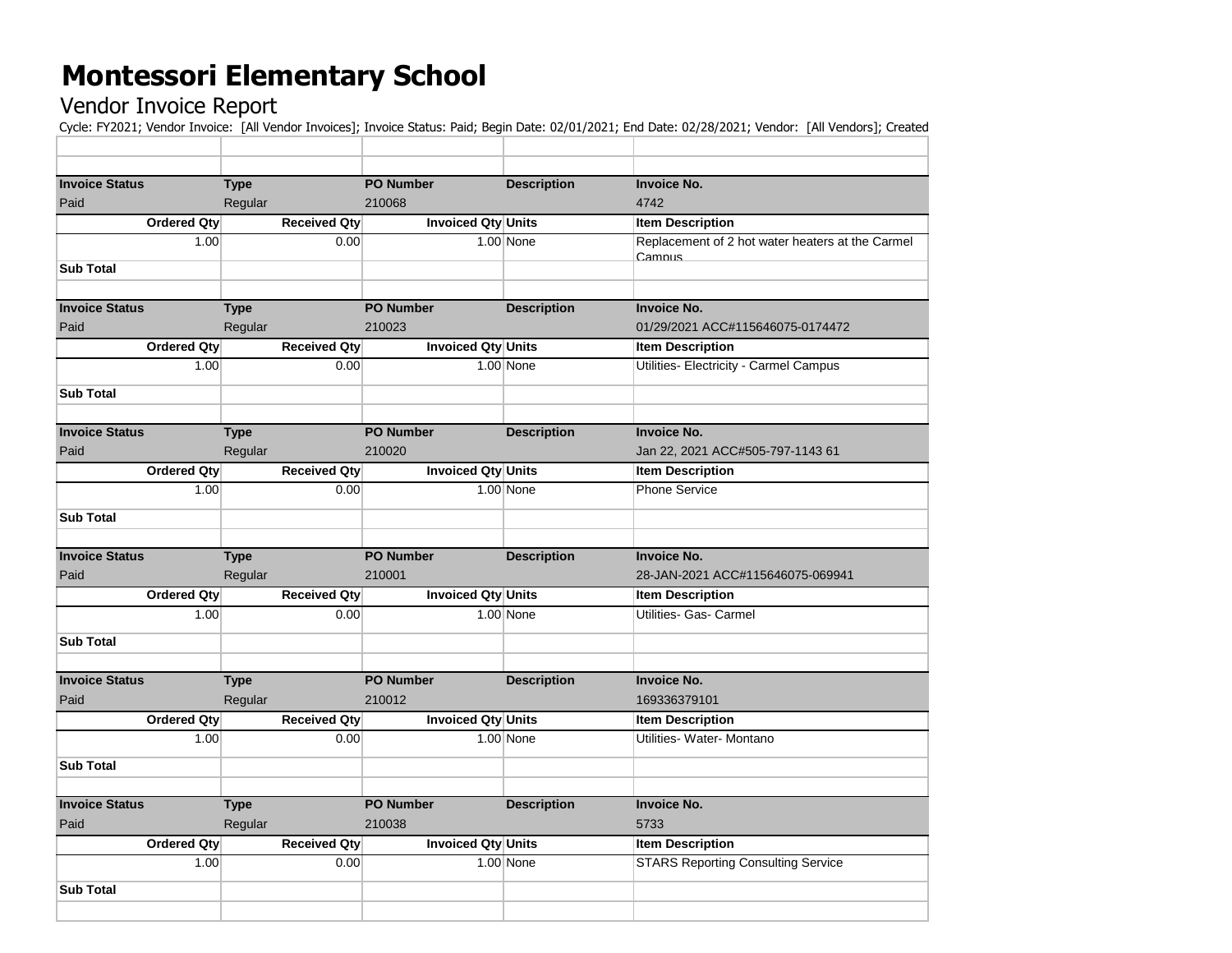| <b>Invoice Status</b>         | <b>Type</b>            |                             | <b>PO Number</b>           | <b>Description</b> | <b>Invoice No.</b>                               |
|-------------------------------|------------------------|-----------------------------|----------------------------|--------------------|--------------------------------------------------|
| Paid                          | Regular                |                             | 210024                     |                    | 36-036889                                        |
| Ordered Qty                   |                        | <b>Received Qty</b>         | Invoiced Qty Units         |                    | <b>Item Description</b>                          |
| 1.00                          |                        | 0.00                        |                            | $1.00$ None        | <b>OT Services</b>                               |
| 1.00                          |                        | 0.00                        |                            | $1.00$ None        | Social Work Services                             |
| <b>Sub Total</b>              |                        |                             |                            |                    |                                                  |
|                               |                        |                             | <b>PO Number</b>           |                    |                                                  |
| <b>Invoice Status</b>         | <b>Type</b>            |                             | 210033                     | <b>Description</b> | <b>Invoice No.</b>                               |
| Paid                          | Regular                |                             |                            |                    | 1312                                             |
| Ordered Qty<br>1.00           |                        | <b>Received Qty</b><br>0.00 | <b>Invoiced Qty Units</b>  | 1.00 None          | <b>Item Description</b>                          |
|                               |                        |                             |                            |                    | <b>Educational Consulting</b>                    |
| <b>Sub Total</b>              |                        |                             |                            |                    |                                                  |
|                               |                        |                             |                            |                    |                                                  |
| <b>Invoice Status</b>         | <b>Type</b>            |                             | <b>PO Number</b>           | <b>Description</b> | <b>Invoice No.</b>                               |
| Paid                          | Regular                |                             | 210067                     |                    | 201630                                           |
| Ordered Qty                   |                        | <b>Received Qty</b>         | Invoiced Qty Units         |                    | <b>Item Description</b>                          |
| 25.00                         |                        | 0.00                        | 25.00 None                 |                    | 75i-Pure Air Purifier                            |
| <b>Sub Total</b>              |                        |                             |                            |                    |                                                  |
|                               |                        |                             |                            |                    |                                                  |
| <b>Invoice Status</b>         | <b>Type</b>            |                             | <b>PO Number</b>           | <b>Description</b> | <b>Invoice No.</b>                               |
| Paid                          | Regular                |                             | 210043                     |                    | 8061100985                                       |
| <b>Ordered Qty</b>            |                        | Received Qty                | <b>Invoiced Qty Units</b>  |                    | <b>Item Description</b>                          |
| 1.00                          |                        | 0.00                        |                            | 1.00 None          | Office and Classroom Supplies                    |
|                               |                        |                             |                            |                    |                                                  |
| <b>Sub Total</b>              |                        |                             |                            |                    |                                                  |
|                               |                        |                             |                            |                    |                                                  |
| <b>Invoice Status</b><br>Paid | <b>Type</b><br>Regular |                             | <b>PO Number</b><br>210029 | <b>Description</b> | <b>Invoice No.</b><br>16163                      |
| <b>Ordered Qty</b>            |                        | <b>Received Qty</b>         | Invoiced Qty Units         |                    |                                                  |
| 1.00                          |                        | 0.00                        |                            | $1.00$ None        | <b>Item Description</b><br><b>Legal Services</b> |
|                               |                        |                             |                            |                    |                                                  |
| <b>Sub Total</b>              |                        |                             |                            |                    |                                                  |
|                               |                        |                             |                            |                    |                                                  |
| <b>Invoice Status</b>         | <b>Type</b>            |                             | <b>PO Number</b>           | <b>Description</b> | <b>Invoice No.</b>                               |
| Paid                          | Regular                |                             | 210002                     |                    | 5013630808                                       |
| <b>Ordered Qty</b>            |                        | <b>Received Qty</b>         | <b>Invoiced Qty Units</b>  |                    | <b>Item Description</b>                          |
| 1.00                          |                        | 0.00                        |                            | $1.00$ None        | Copy Machine Rental                              |
| <b>Sub Total</b>              |                        |                             |                            |                    |                                                  |
|                               |                        |                             |                            |                    |                                                  |
| <b>Invoice Status</b>         | <b>Type</b>            |                             | <b>PO Number</b>           | <b>Description</b> | <b>Invoice No.</b>                               |
| Paid                          | Regular                |                             | 210025                     |                    | ACC# 943270644 date: 08/13/2020                  |
| <b>Ordered Qty</b>            |                        | <b>Received Qty</b>         | Invoiced Qty Units         |                    | <b>Item Description</b>                          |
| 1.00                          |                        | 0.00                        |                            | 1.00 None          | Internet HotSpot and Wireless service for 12     |
|                               |                        |                             |                            |                    | months                                           |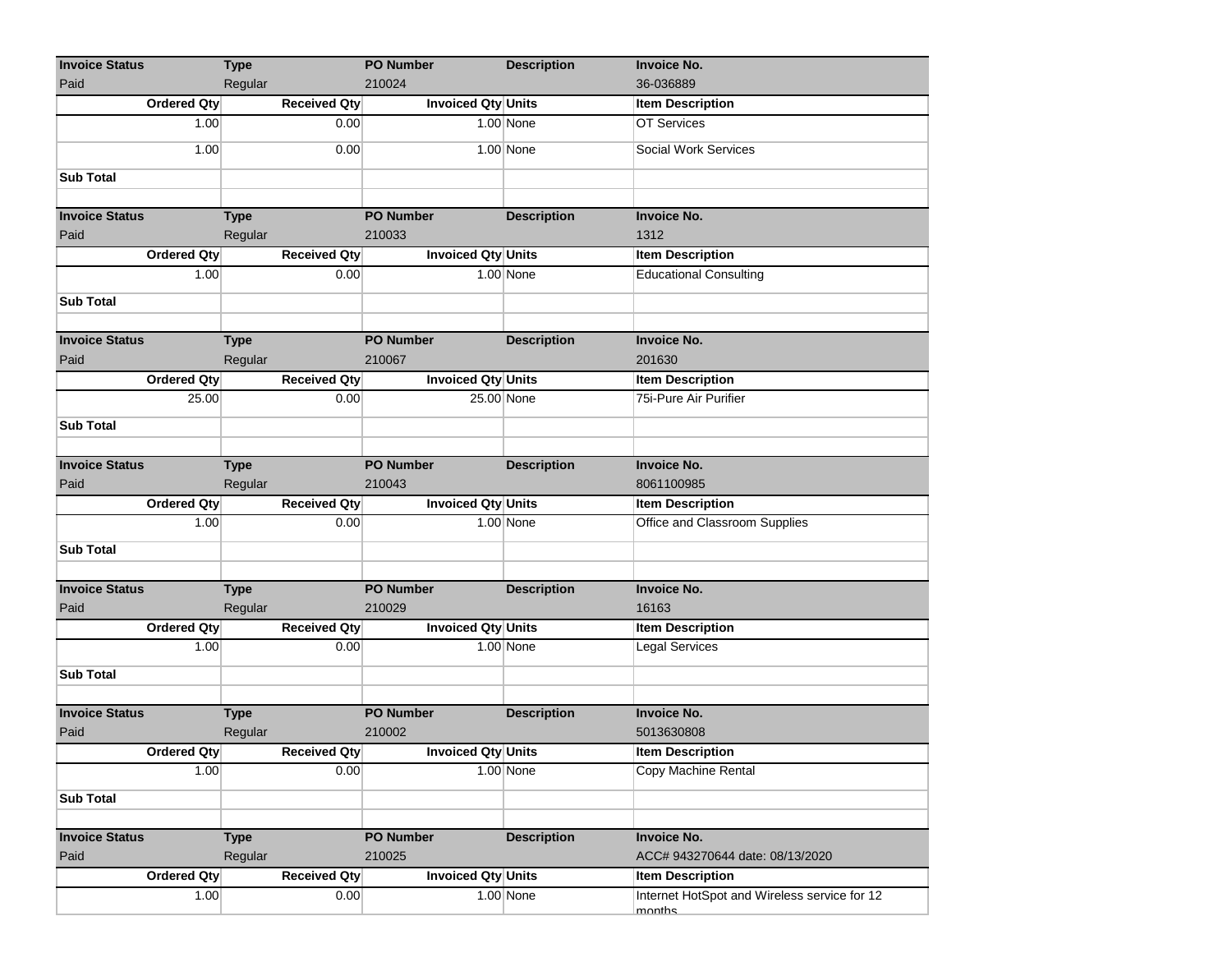| <b>Sub Total</b>              |                        |                            |                    |                                                               |
|-------------------------------|------------------------|----------------------------|--------------------|---------------------------------------------------------------|
|                               |                        |                            |                    |                                                               |
| <b>Invoice Status</b><br>Paid | <b>Type</b><br>Regular | <b>PO Number</b><br>210046 | <b>Description</b> | <b>Invoice No.</b><br>20-21-006                               |
| <b>Ordered Qty</b>            | <b>Received Qty</b>    | <b>Invoiced Qty Units</b>  |                    | <b>Item Description</b>                                       |
| 1.00                          | 0.00                   |                            | 1.00 None          | <b>School Supplies</b>                                        |
| 1.00                          | 0.00                   |                            | $0.00$ None        | <b>School Activities</b>                                      |
| <b>Sub Total</b>              |                        |                            |                    |                                                               |
| <b>Invoice Status</b>         |                        | <b>PO Number</b>           |                    | <b>Invoice No.</b>                                            |
| Paid                          | <b>Type</b><br>Regular | 210024                     | <b>Description</b> | 36-037015                                                     |
| <b>Ordered Qty</b>            | <b>Received Qty</b>    | <b>Invoiced Qty Units</b>  |                    | <b>Item Description</b>                                       |
| 1.00                          | 0.00                   |                            | 1.00 None          | OT Services                                                   |
| 1.00                          | 0.00                   |                            | 1.00 None          | Social Work Services                                          |
| <b>Sub Total</b>              |                        |                            |                    |                                                               |
| <b>Invoice Status</b>         |                        | <b>PO Number</b>           |                    |                                                               |
| Paid                          | <b>Type</b><br>Regular | 210040                     | <b>Description</b> | <b>Invoice No.</b><br>22876                                   |
| <b>Ordered Qty</b>            | <b>Received Qty</b>    | Invoiced Qty Units         |                    | <b>Item Description</b>                                       |
| 1.00                          | 0.00                   |                            | $0.00$ None        | Speech Therapy for SY 20-21                                   |
| 1.00                          | 0.00                   |                            | 1.00 None          | Educational Diagnostic Evaluation for SY 20-21                |
| 1.00                          | 0.00                   |                            | $0.00$ None        | OT Services for SY 20-21                                      |
| <b>Sub Total</b>              |                        |                            |                    |                                                               |
| <b>Invoice Status</b>         | <b>Type</b>            | <b>PO Number</b>           | <b>Description</b> | <b>Invoice No.</b>                                            |
| Paid                          | Regular                | 210040                     |                    | 22890                                                         |
| <b>Ordered Qty</b>            | <b>Received Qty</b>    | Invoiced Qty Units         |                    | <b>Item Description</b>                                       |
| 1.00                          | 0.00                   |                            | 1.00 None          | Speech Therapy for SY 20-21                                   |
| 1.00                          | 0.00                   |                            | $0.00$ None        | Educational Diagnostic Evaluation for SY 20-21                |
| 1.00                          | 0.00                   |                            | $0.00$ None        | OT Services for SY 20-21                                      |
| <b>Sub Total</b>              |                        |                            |                    |                                                               |
| <b>Invoice Status</b>         | <b>Type</b>            | <b>PO Number</b>           | <b>Description</b> | <b>Invoice No.</b>                                            |
| Paid                          | Regular                | 210007                     |                    | 5499                                                          |
| <b>Ordered Qty</b>            | <b>Received Qty</b>    | Invoiced Qty Units         |                    | <b>Item Description</b>                                       |
| 1.00                          | 0.00                   |                            | $1.00$ None        | Fire System monitoring and Alarm Monitory for<br>1730 Montano |
| <b>Sub Total</b>              |                        |                            |                    |                                                               |
| <b>Invoice Status</b>         | <b>Type</b>            | PO Number                  | <b>Description</b> | <b>Invoice No.</b>                                            |
| Paid                          | Regular                | 210020                     |                    | Feb 1, 2021 Acc#505-345-0858 899                              |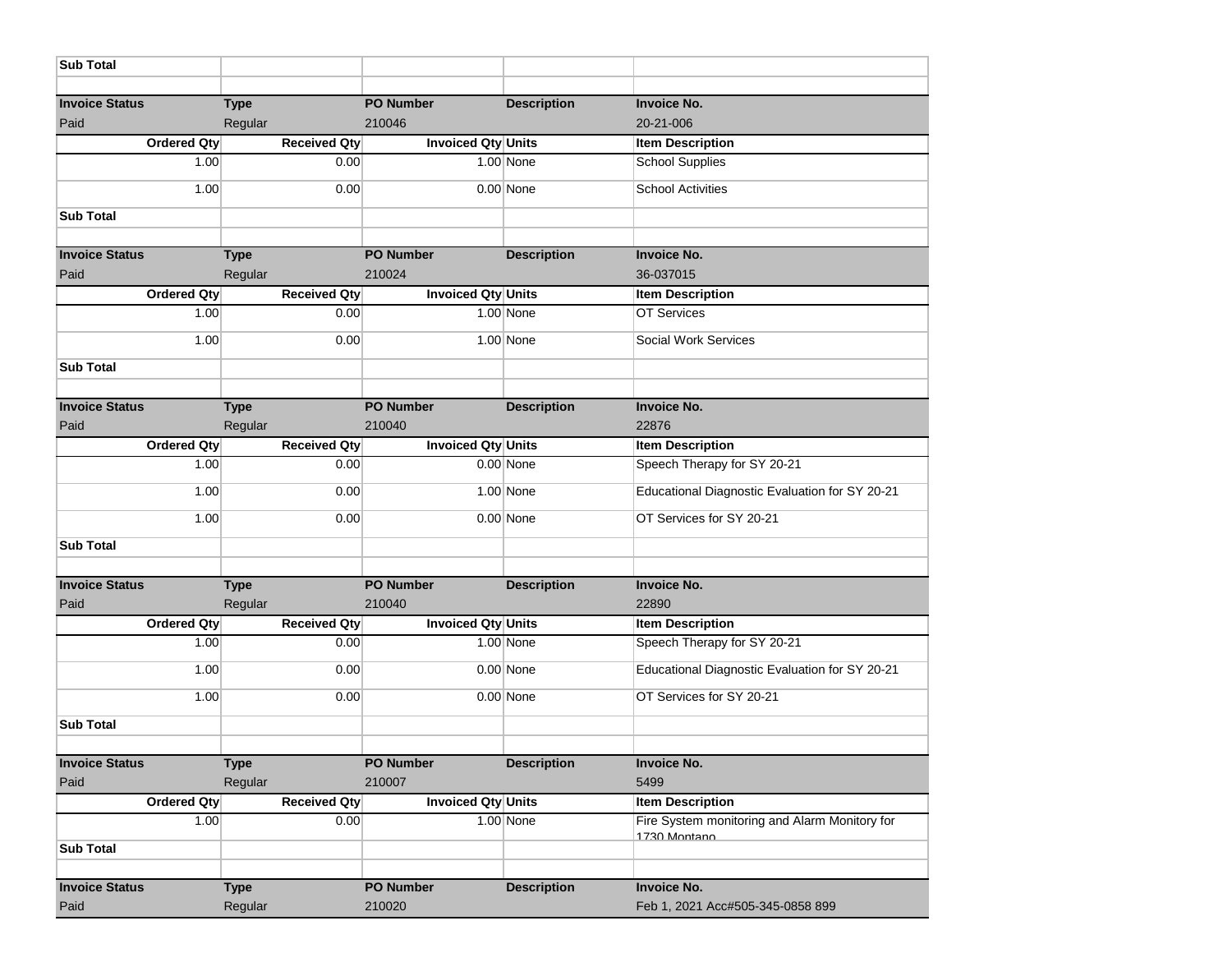| <b>Ordered Qty</b>         | <b>Received Qty</b>            | Invoiced Qty Units                  |                    | <b>Item Description</b>                         |
|----------------------------|--------------------------------|-------------------------------------|--------------------|-------------------------------------------------|
| 1.00                       | 0.00                           |                                     | 1.00 None          | <b>Phone Service</b>                            |
| <b>Sub Total</b>           |                                |                                     |                    |                                                 |
|                            |                                |                                     |                    |                                                 |
| <b>Invoice Status</b>      | <b>Type</b>                    | <b>PO Number</b>                    | <b>Description</b> | <b>Invoice No.</b>                              |
| Paid                       | Regular                        | 210004                              |                    | IN1204885                                       |
| <b>Ordered Qty</b>         | <b>Received Qty</b>            | Invoiced Qty Units                  |                    | <b>Item Description</b>                         |
| 1.00                       | 0.00                           |                                     | $1.00$ None        | Copier Maintenance                              |
| <b>Sub Total</b>           |                                |                                     |                    |                                                 |
|                            |                                |                                     |                    |                                                 |
| <b>Invoice Status</b>      | <b>Type</b>                    | <b>PO Number</b>                    | <b>Description</b> | <b>Invoice No.</b>                              |
| Paid                       | Regular                        | 200173                              |                    | 21013                                           |
| <b>Ordered Qty</b>         | <b>Received Qty</b>            | Invoiced Qty Units                  |                    | <b>Item Description</b>                         |
| 1.00                       | 0.00                           |                                     | $1.00$ None        | Lease PMT                                       |
|                            |                                |                                     |                    |                                                 |
|                            |                                |                                     |                    |                                                 |
| <b>Sub Total</b>           |                                |                                     |                    |                                                 |
| <b>Invoice Status</b>      | <b>Type</b>                    | <b>PO Number</b>                    | <b>Description</b> | <b>Invoice No.</b>                              |
| Paid                       | Regular                        | 210012                              |                    | 492837622650                                    |
| <b>Ordered Qty</b>         | <b>Received Qty</b>            | <b>Invoiced Qty Units</b>           |                    | <b>Item Description</b>                         |
| 1.00                       | 0.00                           |                                     | $1.00$ None        | <b>Utilities-Water</b>                          |
|                            |                                |                                     |                    |                                                 |
| <b>Sub Total</b>           |                                |                                     |                    |                                                 |
| <b>Invoice Status</b>      | <b>Type</b>                    | <b>PO Number</b>                    | <b>Description</b> | <b>Invoice No.</b>                              |
| Paid                       | Regular                        | 210046                              |                    | 2020-2021-08                                    |
| <b>Ordered Qty</b>         | <b>Received Qty</b>            | Invoiced Qty Units                  |                    | <b>Item Description</b>                         |
| 1.00                       | 0.00                           |                                     | $1.00$ None        | School Supplies- Survey Monkey Team Advantage   |
| 1.00                       | 0.00                           |                                     | $0.00$ None        | <b>Plan</b><br><b>School Activities</b>         |
|                            |                                |                                     |                    |                                                 |
| <b>Sub Total</b>           |                                |                                     |                    |                                                 |
|                            |                                |                                     |                    |                                                 |
| <b>Invoice Status</b>      | <b>Type</b>                    | <b>PO Number</b>                    | <b>Description</b> | <b>Invoice No.</b>                              |
| Paid<br>Ordered Qty        | Regular<br><b>Received Qty</b> | 210014<br><b>Invoiced Qty Units</b> |                    | 65395                                           |
| 1.00                       | 0.00                           |                                     | $1.00$ None        | <b>Item Description</b><br><b>Phone Service</b> |
|                            |                                |                                     |                    |                                                 |
| <b>Sub Total</b>           |                                |                                     |                    |                                                 |
|                            |                                |                                     |                    |                                                 |
| <b>Invoice Status</b>      | <b>Type</b>                    | <b>PO Number</b>                    | <b>Description</b> | <b>Invoice No.</b>                              |
| Paid<br><b>Ordered Qty</b> | Regular<br><b>Received Qty</b> | 210063<br><b>Invoiced Qty Units</b> |                    | 115026<br><b>Item Description</b>               |
| 1.00                       | 0.00                           |                                     | $1.00$ None        | Landscape Maintenance for Carmel Campus         |
|                            |                                |                                     |                    |                                                 |
| <b>Sub Total</b>           |                                |                                     |                    |                                                 |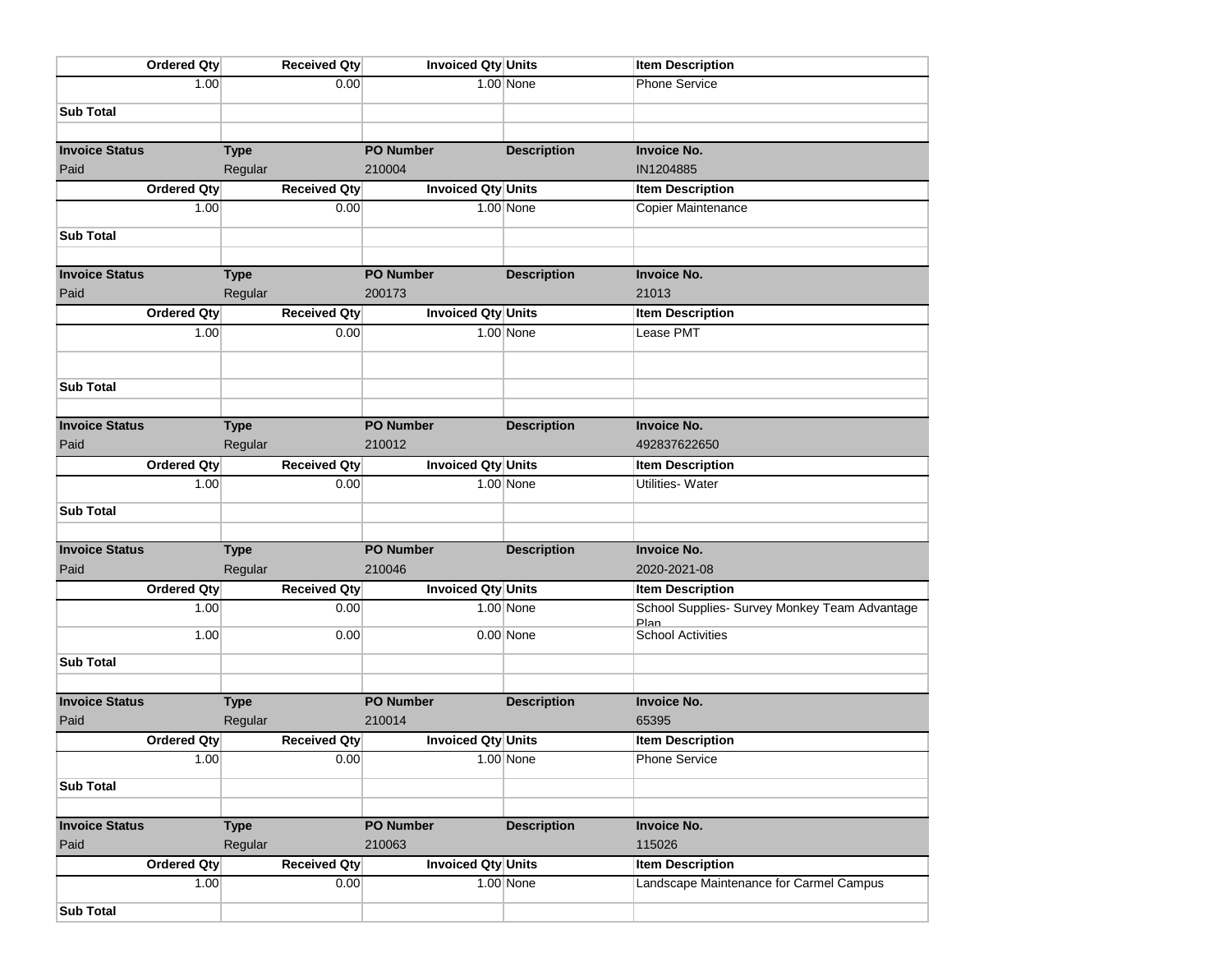| <b>Invoice Status</b> | <b>Type</b>         | <b>PO Number</b>          | <b>Description</b> | <b>Invoice No.</b>                          |
|-----------------------|---------------------|---------------------------|--------------------|---------------------------------------------|
| Paid                  | Regular             | 210013                    |                    | 114993                                      |
| <b>Ordered Qty</b>    | <b>Received Qty</b> | Invoiced Qty Units        |                    | <b>Item Description</b>                     |
| 1.00                  | 0.00                |                           | 1.00 None          | Ground Maintenance- 1730 Montano            |
| <b>Sub Total</b>      |                     |                           |                    |                                             |
|                       |                     |                           |                    |                                             |
| <b>Invoice Status</b> | <b>Type</b>         | <b>PO Number</b>          | <b>Description</b> | <b>Invoice No.</b>                          |
| Paid                  | Regular             | 210001                    |                    | 09-FEB-2021 ACC#115646075-062983            |
| <b>Ordered Qty</b>    | <b>Received Qty</b> | Invoiced Qty Units        |                    | <b>Item Description</b>                     |
| 1.00                  | 0.00                |                           | 1.00 None          | Utilities- Gas- Montano                     |
| <b>Sub Total</b>      |                     |                           |                    |                                             |
|                       |                     |                           |                    |                                             |
| <b>Invoice Status</b> | <b>Type</b>         | <b>PO Number</b>          | <b>Description</b> | <b>Invoice No.</b>                          |
| Paid                  | Regular             | 210023                    |                    | 02/09/2021 ACC#115646075-0346368            |
| <b>Ordered Qty</b>    | <b>Received Qty</b> | Invoiced Qty Units        |                    | <b>Item Description</b>                     |
| 1.00                  | 0.00                |                           | 1.00 None          | Utilities- Electricity - Montano            |
| <b>Sub Total</b>      |                     |                           |                    |                                             |
|                       |                     |                           |                    |                                             |
| <b>Invoice Status</b> | <b>Type</b>         | <b>PO Number</b>          | <b>Description</b> | <b>Invoice No.</b>                          |
| Paid                  | Regular             | 210005                    |                    | 60489903                                    |
| <b>Ordered Qty</b>    | <b>Received Qty</b> | <b>Invoiced Qty Units</b> |                    | <b>Item Description</b>                     |
| 1.00                  | 0.00                |                           | 1.00 None          | Fire Alarm Monitoring at 5801 Carmel Ave NE |
| <b>Sub Total</b>      |                     |                           |                    |                                             |
|                       |                     |                           |                    |                                             |
| <b>Invoice Status</b> | <b>Type</b>         | <b>PO Number</b>          | <b>Description</b> | <b>Invoice No.</b>                          |
| Paid                  | Regular             | 210046                    |                    | 2020-2021-008a                              |
| <b>Ordered Qty</b>    | <b>Received Qty</b> | Invoiced Qty Units        |                    | <b>Item Description</b>                     |
| 1.00                  | 0.00                |                           | $1.00$ None        | School Supplies-HomeDepot Gift Card         |
| 1.00                  | 0.00                |                           | $0.00$ None        | <b>School Activities</b>                    |
| <b>Sub Total</b>      |                     |                           |                    |                                             |
|                       |                     |                           |                    |                                             |
| <b>Invoice Status</b> | <b>Type</b>         | <b>PO Number</b>          | <b>Description</b> | <b>Invoice No.</b>                          |
| Paid                  | Regular             | 210046                    |                    | 2020-2021-008b                              |
| Ordered Qty           | <b>Received Qty</b> | <b>Invoiced Qty Units</b> |                    | <b>Item Description</b>                     |
| 1.00                  | 0.00                |                           | 1.00 None          | School Supplies-Home Depot gift card        |
| 1.00                  | 0.00                |                           | $0.00$ None        | <b>School Activities</b>                    |
|                       |                     |                           |                    |                                             |
| <b>Sub Total</b>      |                     |                           |                    |                                             |
|                       |                     |                           |                    |                                             |
| <b>Invoice Status</b> | <b>Type</b>         | <b>PO Number</b>          | <b>Description</b> | <b>Invoice No.</b>                          |
| Paid                  | Regular             | 210036                    |                    | 2742491                                     |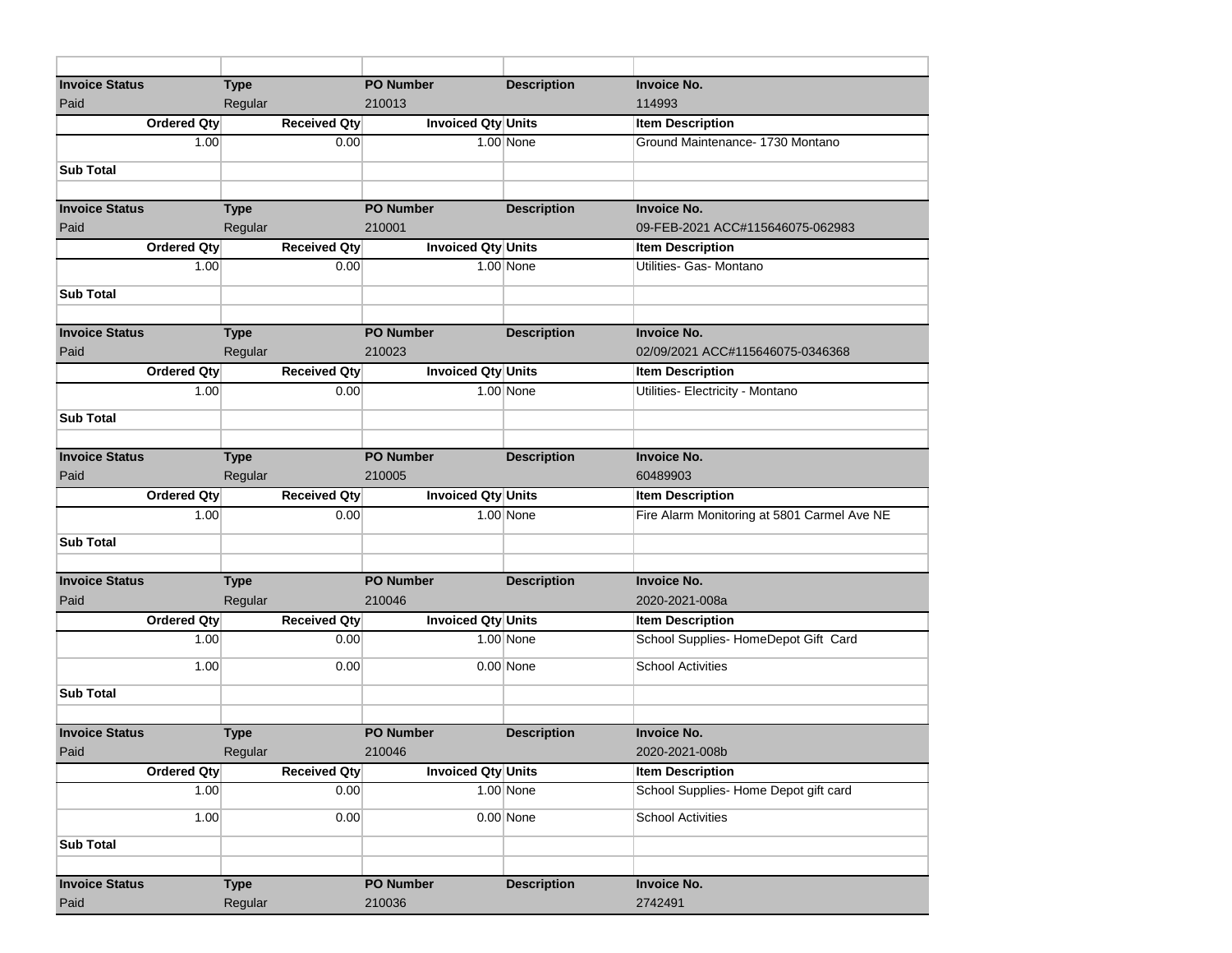| Ordered Qty           | <b>Received Qty</b> | Invoiced Qty Units        |                    | <b>Item Description</b>                   |
|-----------------------|---------------------|---------------------------|--------------------|-------------------------------------------|
| 1.00                  | 0.00                |                           | 1.00 None          | 2020 Audit                                |
| <b>Sub Total</b>      |                     |                           |                    |                                           |
|                       |                     |                           |                    |                                           |
| <b>Invoice Status</b> | <b>Type</b>         | <b>PO Number</b>          | <b>Description</b> | <b>Invoice No.</b>                        |
| Paid                  | Regular             | 210006                    |                    | 9296                                      |
| Ordered Qty           | <b>Received Qty</b> | <b>Invoiced Qty Units</b> |                    | <b>Item Description</b>                   |
| 1.00                  | 0.00                |                           | 1.00 None          | Storage Unit                              |
| <b>Sub Total</b>      |                     |                           |                    |                                           |
|                       |                     |                           |                    |                                           |
| <b>Invoice Status</b> | <b>Type</b>         | <b>PO Number</b>          | <b>Description</b> | <b>Invoice No.</b>                        |
| Paid                  | Regular             | 210012                    |                    | 703418245043                              |
| Ordered Qty           | <b>Received Qty</b> | Invoiced Qty Units        |                    | <b>Item Description</b>                   |
| 1.00                  | 0.00                |                           | 1.00 None          | Utilities- Water- Montano                 |
| <b>Sub Total</b>      |                     |                           |                    |                                           |
|                       |                     |                           |                    |                                           |
| <b>Invoice Status</b> | <b>Type</b>         | <b>PO Number</b>          | <b>Description</b> | <b>Invoice No.</b>                        |
| Paid                  | Regular             | 210012                    |                    | 169528423206                              |
| Ordered Qty           | <b>Received Qty</b> | Invoiced Qty Units        |                    | <b>Item Description</b>                   |
| 1.00                  | 0.00                |                           | 1.00 None          | Utilities- Water- Montano                 |
| <b>Sub Total</b>      |                     |                           |                    |                                           |
|                       |                     |                           |                    |                                           |
| <b>Invoice Status</b> | <b>Type</b>         | <b>PO Number</b>          | <b>Description</b> | <b>Invoice No.</b>                        |
| Paid                  | Regular             | 210012                    |                    | 903538379391                              |
| Ordered Qty           | <b>Received Qty</b> | Invoiced Qty Units        |                    | <b>Item Description</b>                   |
| 1.00                  | 0.00                |                           | 1.00 None          | Utilities- Water- Montano                 |
| <b>Sub Total</b>      |                     |                           |                    |                                           |
|                       |                     |                           |                    |                                           |
| <b>Invoice Status</b> | <b>Type</b>         | <b>PO Number</b>          | <b>Description</b> | <b>Invoice No.</b>                        |
| Paid                  | Regular             | 210038                    |                    | 5802                                      |
| Ordered Qty           | <b>Received Qty</b> | Invoiced Qty Units        |                    | <b>Item Description</b>                   |
| 1.00                  | 0.00                |                           | 1.00 None          | <b>STARS Reporting Consulting Service</b> |
| <b>Sub Total</b>      |                     |                           |                    |                                           |
|                       |                     |                           |                    |                                           |
| <b>Invoice Status</b> | <b>Type</b>         | PO Number                 | <b>Description</b> | <b>Invoice No.</b>                        |
| Paid                  | Regular             | 210021                    |                    | 200939367                                 |
| Ordered Qty           | <b>Received Qty</b> | <b>Invoiced Qty Units</b> |                    | <b>Item Description</b>                   |
| 1.00                  | 0.00                |                           | 1.00 None          | <b>Internet Service</b>                   |
| <b>Sub Total</b>      |                     |                           |                    |                                           |
| <b>Grand Total</b>    |                     |                           |                    |                                           |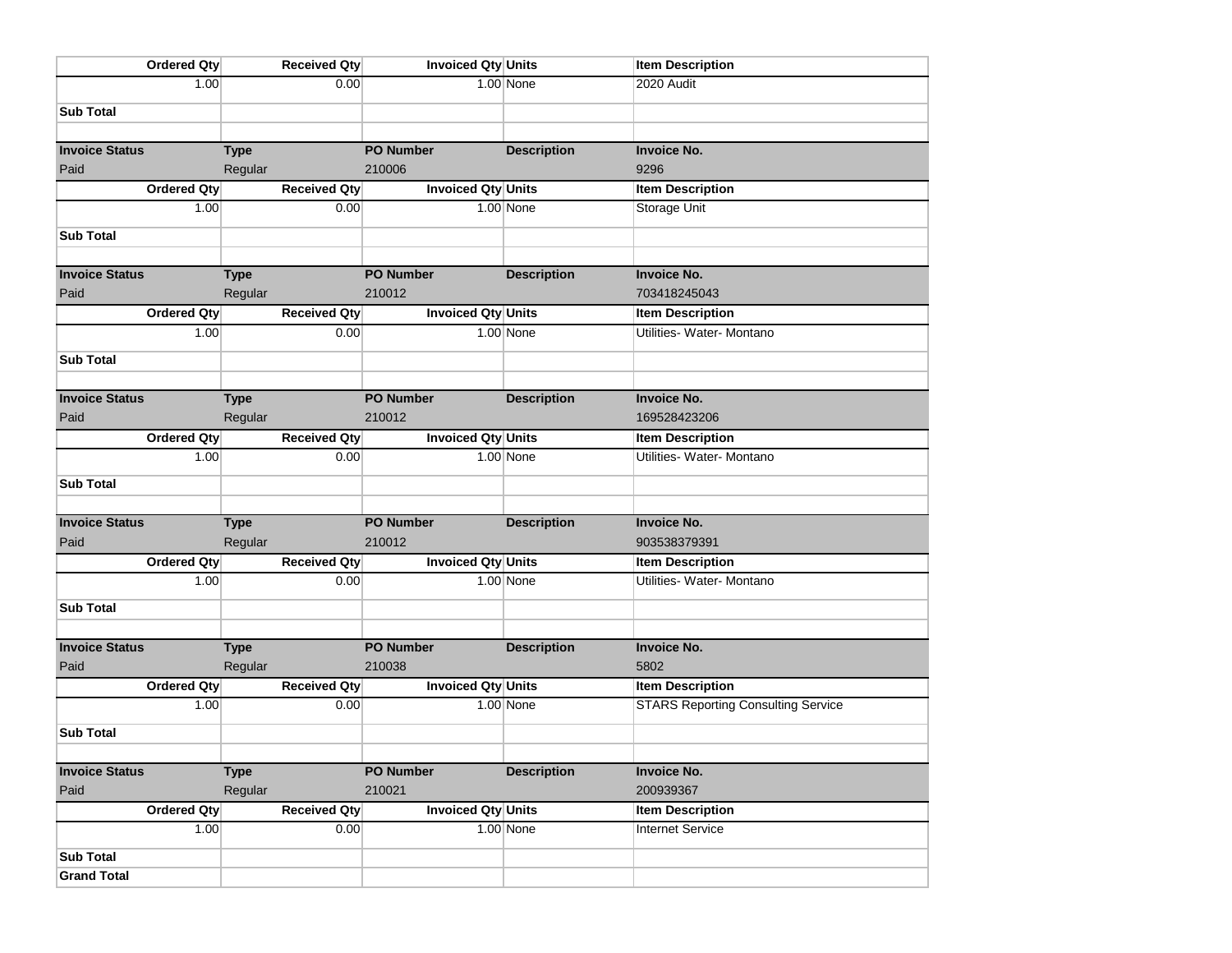## On: 3/23/2021 10:53:39 AM

| Vendor                                    | <b>Comment</b> | <b>Terms</b>  | <b>Invoice Date</b> | <b>Due Date</b>                                   |
|-------------------------------------------|----------------|---------------|---------------------|---------------------------------------------------|
| All-Out Plumbing & Mechanical             |                |               | 2/4/2021            | 2/4/2021                                          |
| Unit Price Use Tax                        |                | Tax Rate 1099 |                     | <b>Account Code</b>                               |
| $$1,618.13$ No                            |                | $0.00$ No     |                     | 11000-2600-54312-0000-529001-0000-00000-<br>00000 |
|                                           |                |               |                     |                                                   |
|                                           |                |               |                     |                                                   |
| Vendor                                    | <b>Comment</b> | <b>Terms</b>  | <b>Invoice Date</b> | <b>Due Date</b>                                   |
| <b>PNM Electric and Gas Services</b>      |                |               | 2/4/2021            | 2/4/2021                                          |
| Unit Price Use Tax                        |                | Tax Rate 1099 |                     | <b>Account Code</b>                               |
| \$42.08 No                                |                | $0.00$ No     |                     | 11000-2600-54411-0000-529001-0000-00000-<br>nnnn  |
|                                           |                |               |                     |                                                   |
|                                           |                |               |                     |                                                   |
| Vendor                                    | <b>Comment</b> | <b>Terms</b>  | <b>Invoice Date</b> | <b>Due Date</b>                                   |
| CenturyLink                               |                |               | 2/4/2021            | 2/4/2021                                          |
| Unit Price Use Tax                        |                | Tax Rate 1099 |                     | <b>Account Code</b>                               |
| \$59.68 No                                |                | $0.00$ No     |                     | 11000-2600-54416-0000-529001-0000-00000-<br>nnnn  |
|                                           |                |               |                     |                                                   |
|                                           |                |               |                     |                                                   |
| <b>Vendor</b>                             | <b>Comment</b> | <b>Terms</b>  | <b>Invoice Date</b> | <b>Due Date</b>                                   |
| New Mexico Gas Company                    |                |               | 2/4/2021            | 2/4/2021                                          |
| Unit Price Use Tax                        |                | Tax Rate 1099 |                     | <b>Account Code</b>                               |
| \$160.81 No                               |                | $0.00$ No     |                     | 11000-2600-54412-0000-529001-0000-00000-<br>00000 |
|                                           |                |               |                     |                                                   |
|                                           |                |               |                     |                                                   |
| Vendor                                    | <b>Comment</b> | <b>Terms</b>  | <b>Invoice Date</b> | <b>Due Date</b>                                   |
| <b>ABCWUA</b>                             |                |               | 2/4/2021            | 2/4/2021                                          |
| Unit Price Use Tax                        |                | Tax Rate 1099 |                     | <b>Account Code</b>                               |
| \$204.88 No                               |                | $0.00$ No     |                     | 11000-2600-54415-0000-529001-0000-00000-<br>00000 |
|                                           |                |               |                     |                                                   |
| Vendor                                    | <b>Comment</b> | <b>Terms</b>  | <b>Invoice Date</b> | <b>Due Date</b>                                   |
| Accountability & Compliance Resources LLC |                |               | 2/4/2021            | 2/4/2021                                          |
| Unit Price Use Tax                        |                | Tax Rate 1099 |                     | <b>Account Code</b>                               |
| \$683.97 No                               |                | $0.00$ No     |                     | 11000-1000-53711-1010-529001-0000-00000-<br>00000 |
|                                           |                |               |                     |                                                   |
|                                           |                |               |                     |                                                   |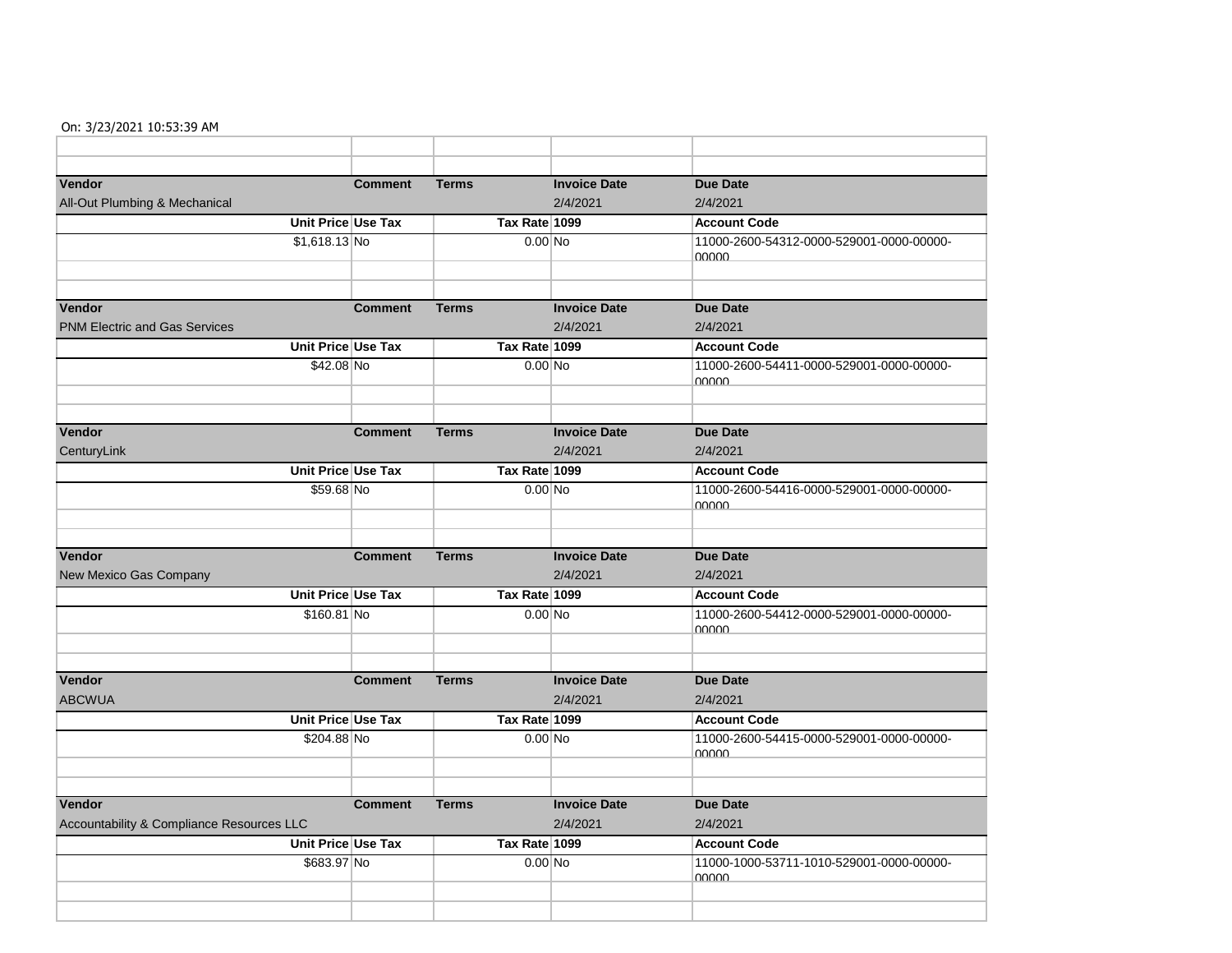| 2/4/2021<br><b>Cooperative Educational Services</b><br>2/4/2021<br>Unit Price Use Tax<br>Tax Rate 1099<br><b>Account Code</b><br>\$1,048.00 No<br>$0.00$ No<br>11000-2100-53213-2000-529001-0000-00000-<br>00000<br>\$176.85 No<br>11000-2100-53214-2000-529001-0000-00000-<br>$0.00$ No<br><u>NUUUU</u><br>Vendor<br><b>Invoice Date</b><br><b>Due Date</b><br><b>Comment</b><br><b>Terms</b><br>SG Consulting, LLC<br>2/4/2021<br>2/4/2021<br>Unit Price Use Tax<br>Tax Rate 1099<br><b>Account Code</b><br>\$539.38 No<br>$0.00$ No<br>11000-2300-53711-0000-529001-0000-00000-<br>nnnn<br><b>Invoice Date</b><br><b>Terms</b><br><b>Due Date</b><br><b>Comment</b><br>Alen Corporation<br>2/4/2021<br>2/4/2021<br>Unit Price Use Tax<br>Tax Rate 1099<br><b>Account Code</b><br>\$659.12 No<br>31701-4000-57332-0000-529001-0000-00000-<br>$0.00$ No<br>nnnn<br>Vendor<br><b>Invoice Date</b><br><b>Due Date</b><br><b>Comment</b><br><b>Terms</b><br>2/4/2021<br>Staples, Inc.<br>2/4/2021<br>Unit Price Use Tax<br>Tax Rate 1099<br><b>Account Code</b><br>\$309.50 No<br>$0.00$ No<br>11000-1000-56118-1010-529001-0000-00000-<br><b>00000</b><br>Vendor<br><b>Invoice Date</b><br><b>Due Date</b><br><b>Comment</b><br><b>Terms</b><br>Matthews Fox, P.C.<br>2/4/2021<br>2/4/2021<br>Unit Price Use Tax<br>Tax Rate 1099<br><b>Account Code</b><br>\$81.33 No<br>$0.00$ Yes<br>11000-2300-53413-0000-529001-0000-00000-<br><u> NUUUU</u><br>Vendor<br><b>Invoice Date</b><br><b>Comment</b><br><b>Terms</b><br><b>Due Date</b><br>Wells Fargo Financial<br>2/4/2021<br>2/4/2021<br>Unit Price Use Tax<br>Tax Rate 1099<br><b>Account Code</b><br>\$1,847.20 No<br>$0.00$ No<br>11000-1000-53711-1010-529001-0000-00000-<br><b>OUUUU</b><br><b>Comment</b><br><b>Terms</b><br><b>Invoice Date</b><br><b>Due Date</b><br>T-Mobile<br>2/11/2021<br>2/11/2021<br>Unit Price Use Tax<br>Tax Rate 1099<br><b>Account Code</b><br>\$7,200.00 No<br>$0.00$ No<br>31701-4000-57332-0000-529001-0000-00000- | Vendor | <b>Comment</b> | <b>Terms</b> | <b>Invoice Date</b> | <b>Due Date</b> |
|-----------------------------------------------------------------------------------------------------------------------------------------------------------------------------------------------------------------------------------------------------------------------------------------------------------------------------------------------------------------------------------------------------------------------------------------------------------------------------------------------------------------------------------------------------------------------------------------------------------------------------------------------------------------------------------------------------------------------------------------------------------------------------------------------------------------------------------------------------------------------------------------------------------------------------------------------------------------------------------------------------------------------------------------------------------------------------------------------------------------------------------------------------------------------------------------------------------------------------------------------------------------------------------------------------------------------------------------------------------------------------------------------------------------------------------------------------------------------------------------------------------------------------------------------------------------------------------------------------------------------------------------------------------------------------------------------------------------------------------------------------------------------------------------------------------------------------------------------------------------------------------------------------------------------------------------------------------------------------------------------------------|--------|----------------|--------------|---------------------|-----------------|
|                                                                                                                                                                                                                                                                                                                                                                                                                                                                                                                                                                                                                                                                                                                                                                                                                                                                                                                                                                                                                                                                                                                                                                                                                                                                                                                                                                                                                                                                                                                                                                                                                                                                                                                                                                                                                                                                                                                                                                                                           |        |                |              |                     |                 |
|                                                                                                                                                                                                                                                                                                                                                                                                                                                                                                                                                                                                                                                                                                                                                                                                                                                                                                                                                                                                                                                                                                                                                                                                                                                                                                                                                                                                                                                                                                                                                                                                                                                                                                                                                                                                                                                                                                                                                                                                           |        |                |              |                     |                 |
|                                                                                                                                                                                                                                                                                                                                                                                                                                                                                                                                                                                                                                                                                                                                                                                                                                                                                                                                                                                                                                                                                                                                                                                                                                                                                                                                                                                                                                                                                                                                                                                                                                                                                                                                                                                                                                                                                                                                                                                                           |        |                |              |                     |                 |
|                                                                                                                                                                                                                                                                                                                                                                                                                                                                                                                                                                                                                                                                                                                                                                                                                                                                                                                                                                                                                                                                                                                                                                                                                                                                                                                                                                                                                                                                                                                                                                                                                                                                                                                                                                                                                                                                                                                                                                                                           |        |                |              |                     |                 |
|                                                                                                                                                                                                                                                                                                                                                                                                                                                                                                                                                                                                                                                                                                                                                                                                                                                                                                                                                                                                                                                                                                                                                                                                                                                                                                                                                                                                                                                                                                                                                                                                                                                                                                                                                                                                                                                                                                                                                                                                           |        |                |              |                     |                 |
|                                                                                                                                                                                                                                                                                                                                                                                                                                                                                                                                                                                                                                                                                                                                                                                                                                                                                                                                                                                                                                                                                                                                                                                                                                                                                                                                                                                                                                                                                                                                                                                                                                                                                                                                                                                                                                                                                                                                                                                                           |        |                |              |                     |                 |
|                                                                                                                                                                                                                                                                                                                                                                                                                                                                                                                                                                                                                                                                                                                                                                                                                                                                                                                                                                                                                                                                                                                                                                                                                                                                                                                                                                                                                                                                                                                                                                                                                                                                                                                                                                                                                                                                                                                                                                                                           |        |                |              |                     |                 |
|                                                                                                                                                                                                                                                                                                                                                                                                                                                                                                                                                                                                                                                                                                                                                                                                                                                                                                                                                                                                                                                                                                                                                                                                                                                                                                                                                                                                                                                                                                                                                                                                                                                                                                                                                                                                                                                                                                                                                                                                           |        |                |              |                     |                 |
|                                                                                                                                                                                                                                                                                                                                                                                                                                                                                                                                                                                                                                                                                                                                                                                                                                                                                                                                                                                                                                                                                                                                                                                                                                                                                                                                                                                                                                                                                                                                                                                                                                                                                                                                                                                                                                                                                                                                                                                                           |        |                |              |                     |                 |
|                                                                                                                                                                                                                                                                                                                                                                                                                                                                                                                                                                                                                                                                                                                                                                                                                                                                                                                                                                                                                                                                                                                                                                                                                                                                                                                                                                                                                                                                                                                                                                                                                                                                                                                                                                                                                                                                                                                                                                                                           |        |                |              |                     |                 |
|                                                                                                                                                                                                                                                                                                                                                                                                                                                                                                                                                                                                                                                                                                                                                                                                                                                                                                                                                                                                                                                                                                                                                                                                                                                                                                                                                                                                                                                                                                                                                                                                                                                                                                                                                                                                                                                                                                                                                                                                           |        |                |              |                     |                 |
|                                                                                                                                                                                                                                                                                                                                                                                                                                                                                                                                                                                                                                                                                                                                                                                                                                                                                                                                                                                                                                                                                                                                                                                                                                                                                                                                                                                                                                                                                                                                                                                                                                                                                                                                                                                                                                                                                                                                                                                                           |        |                |              |                     |                 |
|                                                                                                                                                                                                                                                                                                                                                                                                                                                                                                                                                                                                                                                                                                                                                                                                                                                                                                                                                                                                                                                                                                                                                                                                                                                                                                                                                                                                                                                                                                                                                                                                                                                                                                                                                                                                                                                                                                                                                                                                           |        |                |              |                     |                 |
|                                                                                                                                                                                                                                                                                                                                                                                                                                                                                                                                                                                                                                                                                                                                                                                                                                                                                                                                                                                                                                                                                                                                                                                                                                                                                                                                                                                                                                                                                                                                                                                                                                                                                                                                                                                                                                                                                                                                                                                                           | Vendor |                |              |                     |                 |
|                                                                                                                                                                                                                                                                                                                                                                                                                                                                                                                                                                                                                                                                                                                                                                                                                                                                                                                                                                                                                                                                                                                                                                                                                                                                                                                                                                                                                                                                                                                                                                                                                                                                                                                                                                                                                                                                                                                                                                                                           |        |                |              |                     |                 |
|                                                                                                                                                                                                                                                                                                                                                                                                                                                                                                                                                                                                                                                                                                                                                                                                                                                                                                                                                                                                                                                                                                                                                                                                                                                                                                                                                                                                                                                                                                                                                                                                                                                                                                                                                                                                                                                                                                                                                                                                           |        |                |              |                     |                 |
|                                                                                                                                                                                                                                                                                                                                                                                                                                                                                                                                                                                                                                                                                                                                                                                                                                                                                                                                                                                                                                                                                                                                                                                                                                                                                                                                                                                                                                                                                                                                                                                                                                                                                                                                                                                                                                                                                                                                                                                                           |        |                |              |                     |                 |
|                                                                                                                                                                                                                                                                                                                                                                                                                                                                                                                                                                                                                                                                                                                                                                                                                                                                                                                                                                                                                                                                                                                                                                                                                                                                                                                                                                                                                                                                                                                                                                                                                                                                                                                                                                                                                                                                                                                                                                                                           |        |                |              |                     |                 |
|                                                                                                                                                                                                                                                                                                                                                                                                                                                                                                                                                                                                                                                                                                                                                                                                                                                                                                                                                                                                                                                                                                                                                                                                                                                                                                                                                                                                                                                                                                                                                                                                                                                                                                                                                                                                                                                                                                                                                                                                           |        |                |              |                     |                 |
|                                                                                                                                                                                                                                                                                                                                                                                                                                                                                                                                                                                                                                                                                                                                                                                                                                                                                                                                                                                                                                                                                                                                                                                                                                                                                                                                                                                                                                                                                                                                                                                                                                                                                                                                                                                                                                                                                                                                                                                                           |        |                |              |                     |                 |
|                                                                                                                                                                                                                                                                                                                                                                                                                                                                                                                                                                                                                                                                                                                                                                                                                                                                                                                                                                                                                                                                                                                                                                                                                                                                                                                                                                                                                                                                                                                                                                                                                                                                                                                                                                                                                                                                                                                                                                                                           |        |                |              |                     |                 |
|                                                                                                                                                                                                                                                                                                                                                                                                                                                                                                                                                                                                                                                                                                                                                                                                                                                                                                                                                                                                                                                                                                                                                                                                                                                                                                                                                                                                                                                                                                                                                                                                                                                                                                                                                                                                                                                                                                                                                                                                           |        |                |              |                     |                 |
|                                                                                                                                                                                                                                                                                                                                                                                                                                                                                                                                                                                                                                                                                                                                                                                                                                                                                                                                                                                                                                                                                                                                                                                                                                                                                                                                                                                                                                                                                                                                                                                                                                                                                                                                                                                                                                                                                                                                                                                                           |        |                |              |                     |                 |
|                                                                                                                                                                                                                                                                                                                                                                                                                                                                                                                                                                                                                                                                                                                                                                                                                                                                                                                                                                                                                                                                                                                                                                                                                                                                                                                                                                                                                                                                                                                                                                                                                                                                                                                                                                                                                                                                                                                                                                                                           |        |                |              |                     |                 |
|                                                                                                                                                                                                                                                                                                                                                                                                                                                                                                                                                                                                                                                                                                                                                                                                                                                                                                                                                                                                                                                                                                                                                                                                                                                                                                                                                                                                                                                                                                                                                                                                                                                                                                                                                                                                                                                                                                                                                                                                           |        |                |              |                     |                 |
|                                                                                                                                                                                                                                                                                                                                                                                                                                                                                                                                                                                                                                                                                                                                                                                                                                                                                                                                                                                                                                                                                                                                                                                                                                                                                                                                                                                                                                                                                                                                                                                                                                                                                                                                                                                                                                                                                                                                                                                                           |        |                |              |                     |                 |
|                                                                                                                                                                                                                                                                                                                                                                                                                                                                                                                                                                                                                                                                                                                                                                                                                                                                                                                                                                                                                                                                                                                                                                                                                                                                                                                                                                                                                                                                                                                                                                                                                                                                                                                                                                                                                                                                                                                                                                                                           |        |                |              |                     |                 |
|                                                                                                                                                                                                                                                                                                                                                                                                                                                                                                                                                                                                                                                                                                                                                                                                                                                                                                                                                                                                                                                                                                                                                                                                                                                                                                                                                                                                                                                                                                                                                                                                                                                                                                                                                                                                                                                                                                                                                                                                           |        |                |              |                     |                 |
|                                                                                                                                                                                                                                                                                                                                                                                                                                                                                                                                                                                                                                                                                                                                                                                                                                                                                                                                                                                                                                                                                                                                                                                                                                                                                                                                                                                                                                                                                                                                                                                                                                                                                                                                                                                                                                                                                                                                                                                                           |        |                |              |                     |                 |
|                                                                                                                                                                                                                                                                                                                                                                                                                                                                                                                                                                                                                                                                                                                                                                                                                                                                                                                                                                                                                                                                                                                                                                                                                                                                                                                                                                                                                                                                                                                                                                                                                                                                                                                                                                                                                                                                                                                                                                                                           |        |                |              |                     |                 |
|                                                                                                                                                                                                                                                                                                                                                                                                                                                                                                                                                                                                                                                                                                                                                                                                                                                                                                                                                                                                                                                                                                                                                                                                                                                                                                                                                                                                                                                                                                                                                                                                                                                                                                                                                                                                                                                                                                                                                                                                           |        |                |              |                     |                 |
|                                                                                                                                                                                                                                                                                                                                                                                                                                                                                                                                                                                                                                                                                                                                                                                                                                                                                                                                                                                                                                                                                                                                                                                                                                                                                                                                                                                                                                                                                                                                                                                                                                                                                                                                                                                                                                                                                                                                                                                                           |        |                |              |                     |                 |
|                                                                                                                                                                                                                                                                                                                                                                                                                                                                                                                                                                                                                                                                                                                                                                                                                                                                                                                                                                                                                                                                                                                                                                                                                                                                                                                                                                                                                                                                                                                                                                                                                                                                                                                                                                                                                                                                                                                                                                                                           |        |                |              |                     |                 |
|                                                                                                                                                                                                                                                                                                                                                                                                                                                                                                                                                                                                                                                                                                                                                                                                                                                                                                                                                                                                                                                                                                                                                                                                                                                                                                                                                                                                                                                                                                                                                                                                                                                                                                                                                                                                                                                                                                                                                                                                           |        |                |              |                     |                 |
|                                                                                                                                                                                                                                                                                                                                                                                                                                                                                                                                                                                                                                                                                                                                                                                                                                                                                                                                                                                                                                                                                                                                                                                                                                                                                                                                                                                                                                                                                                                                                                                                                                                                                                                                                                                                                                                                                                                                                                                                           |        |                |              |                     |                 |
|                                                                                                                                                                                                                                                                                                                                                                                                                                                                                                                                                                                                                                                                                                                                                                                                                                                                                                                                                                                                                                                                                                                                                                                                                                                                                                                                                                                                                                                                                                                                                                                                                                                                                                                                                                                                                                                                                                                                                                                                           |        |                |              |                     |                 |
|                                                                                                                                                                                                                                                                                                                                                                                                                                                                                                                                                                                                                                                                                                                                                                                                                                                                                                                                                                                                                                                                                                                                                                                                                                                                                                                                                                                                                                                                                                                                                                                                                                                                                                                                                                                                                                                                                                                                                                                                           |        |                |              |                     |                 |
|                                                                                                                                                                                                                                                                                                                                                                                                                                                                                                                                                                                                                                                                                                                                                                                                                                                                                                                                                                                                                                                                                                                                                                                                                                                                                                                                                                                                                                                                                                                                                                                                                                                                                                                                                                                                                                                                                                                                                                                                           |        |                |              |                     |                 |
|                                                                                                                                                                                                                                                                                                                                                                                                                                                                                                                                                                                                                                                                                                                                                                                                                                                                                                                                                                                                                                                                                                                                                                                                                                                                                                                                                                                                                                                                                                                                                                                                                                                                                                                                                                                                                                                                                                                                                                                                           | Vendor |                |              |                     |                 |
|                                                                                                                                                                                                                                                                                                                                                                                                                                                                                                                                                                                                                                                                                                                                                                                                                                                                                                                                                                                                                                                                                                                                                                                                                                                                                                                                                                                                                                                                                                                                                                                                                                                                                                                                                                                                                                                                                                                                                                                                           |        |                |              |                     |                 |
|                                                                                                                                                                                                                                                                                                                                                                                                                                                                                                                                                                                                                                                                                                                                                                                                                                                                                                                                                                                                                                                                                                                                                                                                                                                                                                                                                                                                                                                                                                                                                                                                                                                                                                                                                                                                                                                                                                                                                                                                           |        |                |              |                     |                 |
|                                                                                                                                                                                                                                                                                                                                                                                                                                                                                                                                                                                                                                                                                                                                                                                                                                                                                                                                                                                                                                                                                                                                                                                                                                                                                                                                                                                                                                                                                                                                                                                                                                                                                                                                                                                                                                                                                                                                                                                                           |        |                |              |                     | 00000           |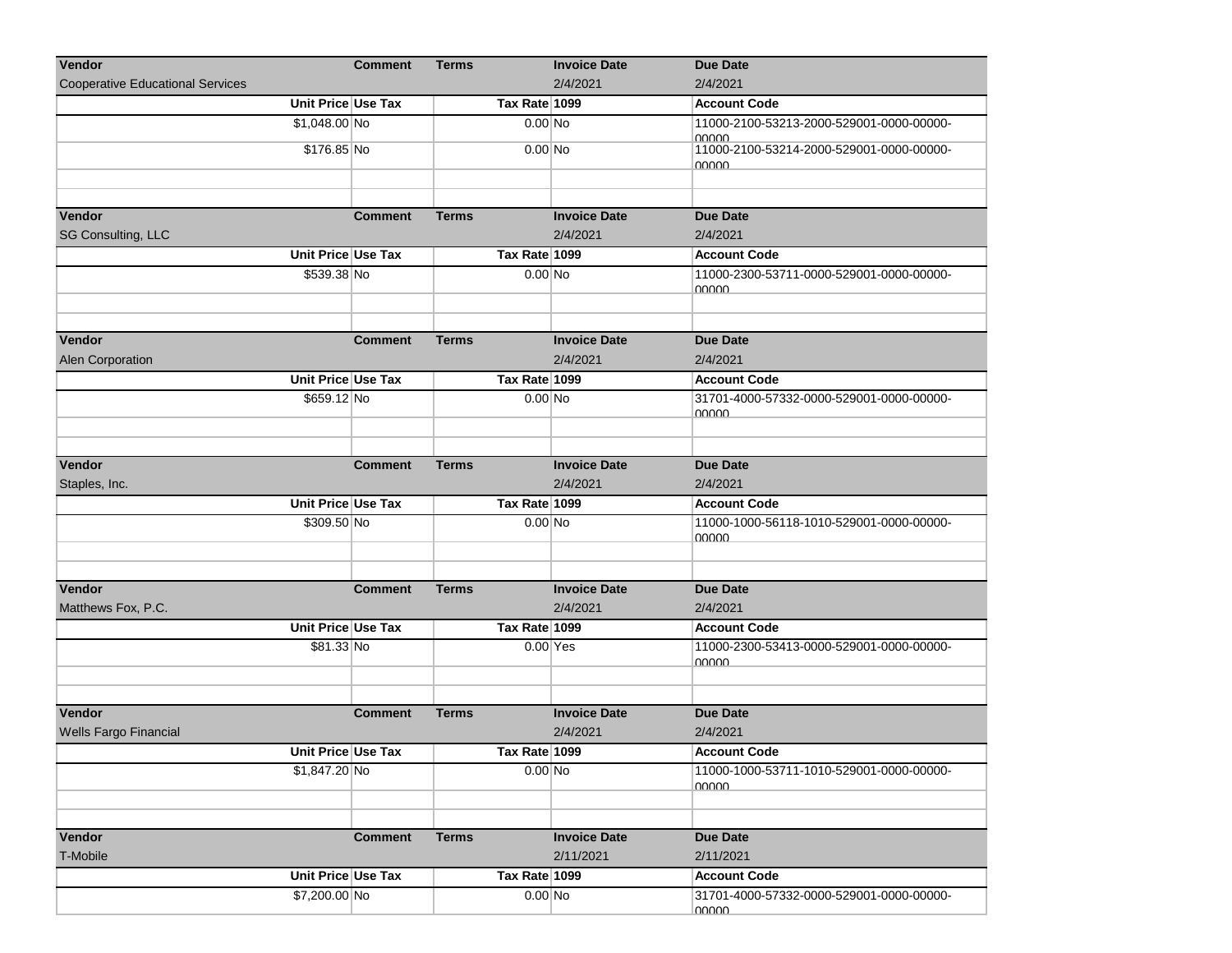| Vendor                                  | <b>Comment</b>     | <b>Terms</b>  | <b>Invoice Date</b> | <b>Due Date</b>                                            |
|-----------------------------------------|--------------------|---------------|---------------------|------------------------------------------------------------|
| <b>Stanley Albrycht</b>                 |                    |               | 2/11/2021           | 2/11/2021                                                  |
|                                         | Unit Price Use Tax | Tax Rate 1099 |                     | <b>Account Code</b>                                        |
| \$747.42 No                             |                    | $0.00$ No     |                     | 11000-2100-53711-0000-529001-0000-00000-<br><u> 00000 </u> |
| \$2,000.00 No                           |                    | $0.00$ No     |                     | 23000-1000-53711-1010-529001-0000-00000-                   |
|                                         |                    |               |                     | <u>NUUUU</u>                                               |
|                                         |                    |               |                     |                                                            |
| Vendor                                  | <b>Comment</b>     | <b>Terms</b>  | <b>Invoice Date</b> | <b>Due Date</b>                                            |
| <b>Cooperative Educational Services</b> |                    |               | 2/11/2021           | 2/11/2021                                                  |
|                                         | Unit Price Use Tax | Tax Rate 1099 |                     | <b>Account Code</b>                                        |
| \$1,048.00 No                           |                    | $0.00$ No     |                     | 11000-2100-53213-2000-529001-0000-00000-                   |
| \$65.50 No                              |                    | $0.00$ No     |                     | 00000<br>11000-2100-53214-2000-529001-0000-00000-          |
|                                         |                    |               |                     | <u>NUVUU</u>                                               |
|                                         |                    |               |                     |                                                            |
| Vendor                                  | <b>Comment</b>     | <b>Terms</b>  | <b>Invoice Date</b> | <b>Due Date</b>                                            |
| EASi Therapy and Dlagnostic Services    |                    |               | 2/11/2021           | 2/11/2021                                                  |
|                                         | Unit Price Use Tax | Tax Rate 1099 |                     | <b>Account Code</b>                                        |
| \$32,000.00 No                          |                    | $0.00$ No     |                     | 11000-2100-53212-2000-529001-0000-00000-                   |
| \$1,699.03 No                           |                    | $0.00$ No     |                     | nnnn<br>11000-2100-53211-2000-529001-0000-00000-           |
|                                         |                    |               |                     | <u>NUOU 0</u>                                              |
| \$15,000.00 No                          |                    | $0.00$ No     |                     | 11000-2100-53213-2000-529001-0000-00000-<br><u>NUUUU</u>   |
|                                         |                    |               |                     |                                                            |
|                                         |                    |               |                     |                                                            |
| Vendor                                  | <b>Comment</b>     | <b>Terms</b>  | <b>Invoice Date</b> | <b>Due Date</b>                                            |
| EASi Therapy and Dlagnostic Services    |                    |               | 2/11/2021           | 2/11/2021                                                  |
|                                         | Unit Price Use Tax | Tax Rate 1099 |                     | <b>Account Code</b>                                        |
| \$4,228.70 No                           |                    | $0.00$ No     |                     | 11000-2100-53212-2000-529001-0000-00000-<br>00000          |
| \$5,000.00 No                           |                    | $0.00$ No     |                     | 11000-2100-53211-2000-529001-0000-00000-                   |
| \$15,000.00 No                          |                    | $0.00$ No     |                     | <u>NUVUU</u><br>11000-2100-53213-2000-529001-0000-00000-   |
|                                         |                    |               |                     | <u>00000</u>                                               |
|                                         |                    |               |                     |                                                            |
| Vendor                                  | <b>Comment</b>     | <b>Terms</b>  | <b>Invoice Date</b> | <b>Due Date</b>                                            |
| <b>Security Logistics</b>               |                    |               | 2/11/2021           | 2/11/2021                                                  |
|                                         | Unit Price Use Tax | Tax Rate 1099 |                     | <b>Account Code</b>                                        |
| \$237.31 No                             |                    | $0.00$ No     |                     | 11000-2600-53711-0000-529001-0000-00000-                   |
|                                         |                    |               |                     | <u>00000 </u>                                              |
|                                         |                    |               |                     |                                                            |
| Vendor                                  | <b>Comment</b>     | <b>Terms</b>  | <b>Invoice Date</b> | Due Date                                                   |
| CenturyLink                             |                    |               | 2/11/2021           | 2/11/2021                                                  |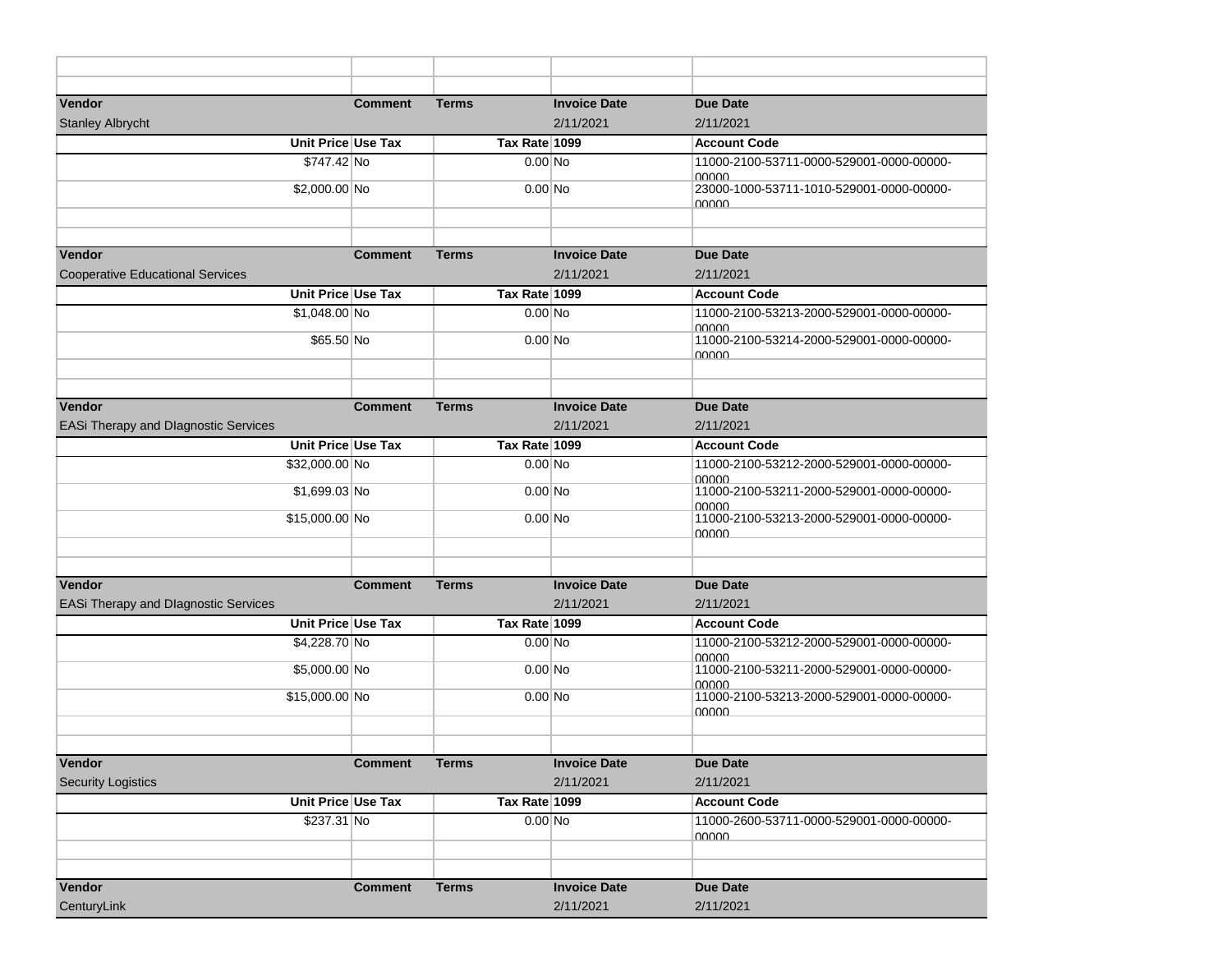|                          | Unit Price Use Tax |                | Tax Rate 1099               |                     | <b>Account Code</b>                                      |
|--------------------------|--------------------|----------------|-----------------------------|---------------------|----------------------------------------------------------|
|                          | \$109.77 No        |                | $0.00$ No                   |                     | 11000-2600-54416-0000-529001-0000-00000-                 |
|                          |                    |                |                             |                     | <u>NUVOU</u>                                             |
|                          |                    |                |                             |                     |                                                          |
| Vendor                   |                    | <b>Comment</b> | Terms                       | <b>Invoice Date</b> | <b>Due Date</b>                                          |
| Lewan Technology         |                    |                |                             | 2/11/2021           | 2/11/2021                                                |
|                          | Unit Price Use Tax |                | Tax Rate 1099               |                     | <b>Account Code</b>                                      |
|                          | \$591.56 No        |                | $0.00 \overline{\text{No}}$ |                     | 11000-1000-53711-1010-529001-0000-00000-                 |
|                          |                    |                |                             |                     | <u>NUVUU</u>                                             |
|                          |                    |                |                             |                     |                                                          |
|                          |                    |                |                             |                     |                                                          |
| Vendor                   |                    | <b>Comment</b> | <b>Terms</b>                | <b>Invoice Date</b> | <b>Due Date</b>                                          |
| Rio Grande Partners, LLC |                    |                |                             | 2/17/2021           | 2/17/2021                                                |
|                          | Unit Price Use Tax |                | Tax Rate 1099               |                     | <b>Account Code</b>                                      |
|                          | \$57,222.00 No     |                | $0.00$ No                   |                     | 11000-2600-54610-0000-529001-0000-00000-                 |
|                          |                    |                |                             | No                  | <u>NUVUU</u><br>31200-4000-54610-0000-529001-0000-00000- |
|                          |                    |                |                             |                     | <u>NUUUU</u>                                             |
|                          |                    |                |                             |                     |                                                          |
|                          |                    |                |                             |                     |                                                          |
| Vendor                   |                    | <b>Comment</b> | <b>Terms</b>                | <b>Invoice Date</b> | <b>Due Date</b>                                          |
| <b>ABCWUA</b>            |                    |                |                             | 2/18/2021           | 2/18/2021                                                |
|                          | Unit Price Use Tax |                | Tax Rate 1099               |                     | <b>Account Code</b>                                      |
|                          | \$177.17 No        |                | $0.00$ No                   |                     | 11000-2600-54415-0000-529001-0000-00000-<br><u>NUVUU</u> |
|                          |                    |                |                             |                     |                                                          |
|                          |                    |                |                             |                     |                                                          |
| Vendor                   |                    | <b>Comment</b> | <b>Terms</b>                | <b>Invoice Date</b> | <b>Due Date</b>                                          |
| <b>Stanley Albrycht</b>  |                    |                |                             | 2/18/2021           | 2/18/2021                                                |
|                          | Unit Price Use Tax |                | Tax Rate 1099               |                     | <b>Account Code</b>                                      |
|                          | \$743.08 No        |                | $0.00$ No                   |                     | 11000-2100-53711-0000-529001-0000-00000-                 |
|                          | \$2,000.00 No      |                | $0.00$ No                   |                     | <u>NUVUU</u><br>23000-1000-53711-1010-529001-0000-00000- |
|                          |                    |                |                             |                     | 00000                                                    |
|                          |                    |                |                             |                     |                                                          |
|                          |                    |                |                             |                     |                                                          |
| Vendor                   |                    | <b>Comment</b> | <b>Terms</b>                | <b>Invoice Date</b> | <b>Due Date</b>                                          |
| <b>HostMYCalls</b>       |                    |                |                             | 2/18/2021           | 2/18/2021                                                |
|                          | Unit Price Use Tax |                | Tax Rate 1099               |                     | <b>Account Code</b>                                      |
|                          | \$342.30 No        |                | $0.00$ No                   |                     | 11000-2600-54416-0000-529001-0000-00000-                 |
|                          |                    |                |                             |                     | nuuu                                                     |
|                          |                    |                |                             |                     |                                                          |
| Vendor                   |                    | <b>Comment</b> | <b>Terms</b>                | <b>Invoice Date</b> | <b>Due Date</b>                                          |
| Leeco Grounds Management |                    |                |                             | 2/18/2021           | 2/18/2021                                                |
|                          | Unit Price Use Tax |                | Tax Rate 1099               |                     | <b>Account Code</b>                                      |
|                          | \$560.95 No        |                | $0.00$ No                   |                     | 11000-2600-54312-0000-529001-0000-00000-                 |
|                          |                    |                |                             |                     | <u>NUUU </u>                                             |
|                          |                    |                |                             |                     |                                                          |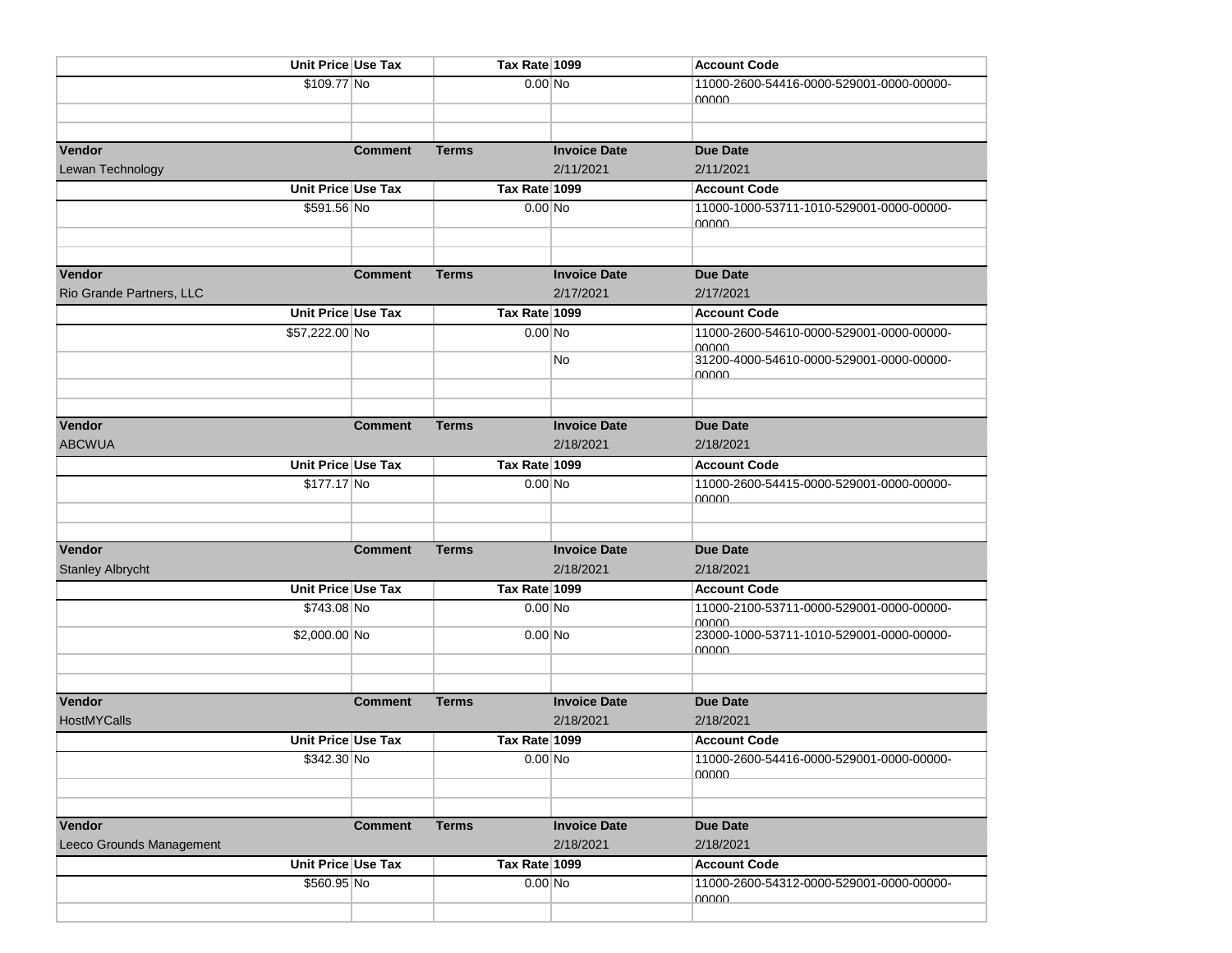| Vendor                               |                    | <b>Comment</b> | <b>Terms</b>  | <b>Invoice Date</b>              | <b>Due Date</b>                                   |
|--------------------------------------|--------------------|----------------|---------------|----------------------------------|---------------------------------------------------|
| Leeco Grounds Management             |                    |                |               | 2/18/2021                        | 2/18/2021                                         |
|                                      | Unit Price Use Tax |                | Tax Rate 1099 |                                  | <b>Account Code</b>                               |
|                                      | $$1,349.52$ No     |                | $0.00$ No     |                                  | 11000-2600-54312-0000-529001-0000-00000-          |
|                                      |                    |                |               |                                  | nnnnn                                             |
|                                      |                    |                |               |                                  |                                                   |
|                                      |                    |                |               |                                  |                                                   |
| Vendor                               |                    | <b>Comment</b> | <b>Terms</b>  | <b>Invoice Date</b>              | <b>Due Date</b>                                   |
| New Mexico Gas Company               |                    |                |               | 2/18/2021                        | 2/18/2021                                         |
|                                      | Unit Price Use Tax |                | Tax Rate 1099 |                                  | <b>Account Code</b>                               |
|                                      | \$368,88 No        |                | $0.00$ No     |                                  | 11000-2600-54412-0000-529001-0000-00000-<br>nnnnn |
|                                      |                    |                |               |                                  |                                                   |
|                                      |                    |                |               |                                  |                                                   |
| Vendor                               |                    | <b>Comment</b> | Terms         | <b>Invoice Date</b>              | <b>Due Date</b>                                   |
| <b>PNM Electric and Gas Services</b> |                    |                |               | 2/18/2021                        | 2/18/2021                                         |
|                                      | Unit Price Use Tax |                | Tax Rate 1099 |                                  | <b>Account Code</b>                               |
|                                      | \$1,646.27 No      |                | $0.00$ No     |                                  | 11000-2600-54411-0000-529001-0000-00000-          |
|                                      |                    |                |               |                                  | 00000                                             |
|                                      |                    |                |               |                                  |                                                   |
| Vendor                               |                    | <b>Comment</b> | <b>Terms</b>  | <b>Invoice Date</b>              | <b>Due Date</b>                                   |
| <b>ADT Commercial</b>                |                    |                |               | 2/18/2021                        | 2/18/2021                                         |
|                                      | Unit Price Use Tax |                | Tax Rate 1099 |                                  | <b>Account Code</b>                               |
|                                      | \$95.36 No         |                | $0.00$ No     |                                  | 11000-2600-53711-0000-529001-0000-00000-          |
|                                      |                    |                |               |                                  | 00000                                             |
|                                      |                    |                |               |                                  |                                                   |
|                                      |                    |                |               |                                  |                                                   |
| Vendor                               |                    | <b>Comment</b> | <b>Terms</b>  | <b>Invoice Date</b><br>2/18/2021 | <b>Due Date</b><br>2/18/2021                      |
| <b>Stanley Albrycht</b>              | Unit Price Use Tax |                | Tax Rate 1099 |                                  |                                                   |
|                                      |                    |                |               |                                  | <b>Account Code</b>                               |
|                                      | \$300.00 No        |                | $0.00$ No     |                                  | 11000-2100-53711-0000-529001-0000-00000-<br>00000 |
|                                      | \$2,000.00 No      |                | $0.00$ No     |                                  | 23000-1000-53711-1010-529001-0000-00000-          |
|                                      |                    |                |               |                                  | nnnnn                                             |
|                                      |                    |                |               |                                  |                                                   |
| <b>Vendor</b>                        |                    | <b>Comment</b> | <b>Terms</b>  | <b>Invoice Date</b>              | <b>Due Date</b>                                   |
| <b>Stanley Albrycht</b>              |                    |                |               | 2/18/2021                        | 2/18/2021                                         |
|                                      | Unit Price Use Tax |                | Tax Rate 1099 |                                  | <b>Account Code</b>                               |
|                                      | \$300.00 No        |                | $0.00$ No     |                                  | 11000-2100-53711-0000-529001-0000-00000-          |
|                                      |                    |                |               |                                  | 00000                                             |
|                                      | \$2,000.00 No      |                | $0.00$ No     |                                  | 23000-1000-53711-1010-529001-0000-00000-<br>nnnn  |
|                                      |                    |                |               |                                  |                                                   |
|                                      |                    |                |               |                                  |                                                   |
| Vendor                               |                    | <b>Comment</b> | <b>Terms</b>  | <b>Invoice Date</b>              | <b>Due Date</b>                                   |
| CliftonLarsonAllen LLP               |                    |                |               | 2/19/2021                        | 2/19/2021                                         |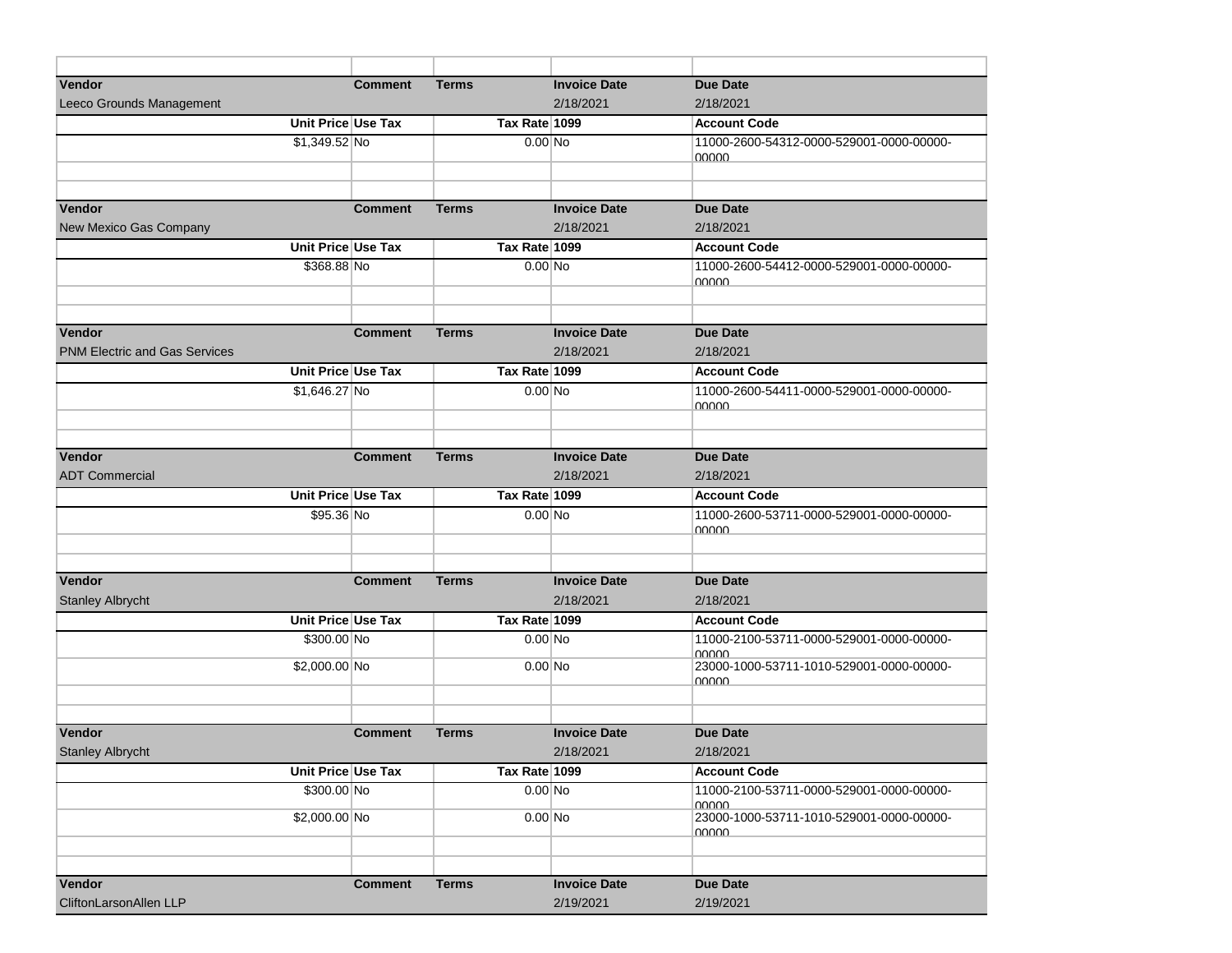| Unit Price Use Tax                        |                | Tax Rate 1099              |                     | <b>Account Code</b>                                             |
|-------------------------------------------|----------------|----------------------------|---------------------|-----------------------------------------------------------------|
| \$4,606.26 No                             |                | $0.00$ No                  |                     | 11000-2300-53411-0000-529001-0000-00000-                        |
|                                           |                |                            |                     | <u>NUUUU</u>                                                    |
|                                           |                |                            |                     |                                                                 |
| Vendor                                    | <b>Comment</b> | <b>Terms</b>               | <b>Invoice Date</b> | <b>Due Date</b>                                                 |
| A-1 Self Storage                          |                |                            | 2/25/2021           | 2/25/2021                                                       |
| Unit Price Use Tax                        |                | Tax Rate 1099              |                     | <b>Account Code</b>                                             |
| \$178.00 No                               |                | 0.00 No                    |                     | 11000-2600-53711-0000-529001-0000-00000-                        |
|                                           |                |                            |                     | <u>NUUUU</u>                                                    |
|                                           |                |                            |                     |                                                                 |
| Vendor                                    | <b>Comment</b> | <b>Terms</b>               | <b>Invoice Date</b> | <b>Due Date</b>                                                 |
| <b>ABCWUA</b>                             |                |                            | 2/25/2021           | 2/25/2021                                                       |
| Unit Price Use Tax                        |                | Tax Rate 1099              |                     | <b>Account Code</b>                                             |
| \$30.47 No                                |                | $0.00$ No                  |                     | 11000-2600-54415-0000-529001-0000-00000-                        |
|                                           |                |                            |                     | <u>NUVUU</u>                                                    |
|                                           |                |                            |                     |                                                                 |
| Vendor                                    | <b>Comment</b> | <b>Terms</b>               | <b>Invoice Date</b> | <b>Due Date</b>                                                 |
| <b>ABCWUA</b>                             |                |                            | 2/25/2021           | 2/25/2021                                                       |
| Unit Price Use Tax                        |                | Tax Rate 1099              |                     | <b>Account Code</b>                                             |
| \$200.92 No                               |                | $0.00$ No                  |                     | 11000-2600-54415-0000-529001-0000-00000-                        |
|                                           |                |                            |                     | <u>NUUUU</u>                                                    |
|                                           |                |                            |                     |                                                                 |
| Vendor                                    | <b>Comment</b> | <b>Terms</b>               | <b>Invoice Date</b> | <b>Due Date</b>                                                 |
| <b>ABCWUA</b>                             |                |                            | 2/25/2021           | 2/25/2021                                                       |
| Unit Price Use Tax                        |                | Tax Rate 1099              |                     | <b>Account Code</b>                                             |
| \$30.47 No                                |                | $0.00$ No                  |                     | 11000-2600-54415-0000-529001-0000-00000-                        |
|                                           |                |                            |                     | <u>NUUUU</u>                                                    |
|                                           |                |                            |                     |                                                                 |
| Vendor                                    |                |                            | <b>Invoice Date</b> |                                                                 |
| Accountability & Compliance Resources LLC | <b>Comment</b> | <b>Terms</b>               | 2/25/2021           | <b>Due Date</b><br>2/25/2021                                    |
| Unit Price Use Tax                        |                | Tax Rate 1099              |                     | <b>Account Code</b>                                             |
| \$683.97 No                               |                | $0.00$ No                  |                     | 11000-1000-53711-1010-529001-0000-00000-                        |
|                                           |                |                            |                     | <u>NUUUU</u>                                                    |
|                                           |                |                            |                     |                                                                 |
|                                           |                |                            |                     |                                                                 |
| Vendor                                    | <b>Comment</b> | Terms                      | <b>Invoice Date</b> | <b>Due Date</b>                                                 |
| <b>CenturyLink Business Services</b>      |                |                            | 2/25/2021           | 2/25/2021                                                       |
| Unit Price Use Tax<br>\$2,212.30 No       |                | Tax Rate 1099<br>$0.00$ No |                     | <b>Account Code</b><br>11000-2600-54416-0000-529001-0000-00000- |
|                                           |                |                            |                     | <u>NUUUU</u>                                                    |
|                                           |                |                            |                     |                                                                 |
|                                           |                |                            |                     |                                                                 |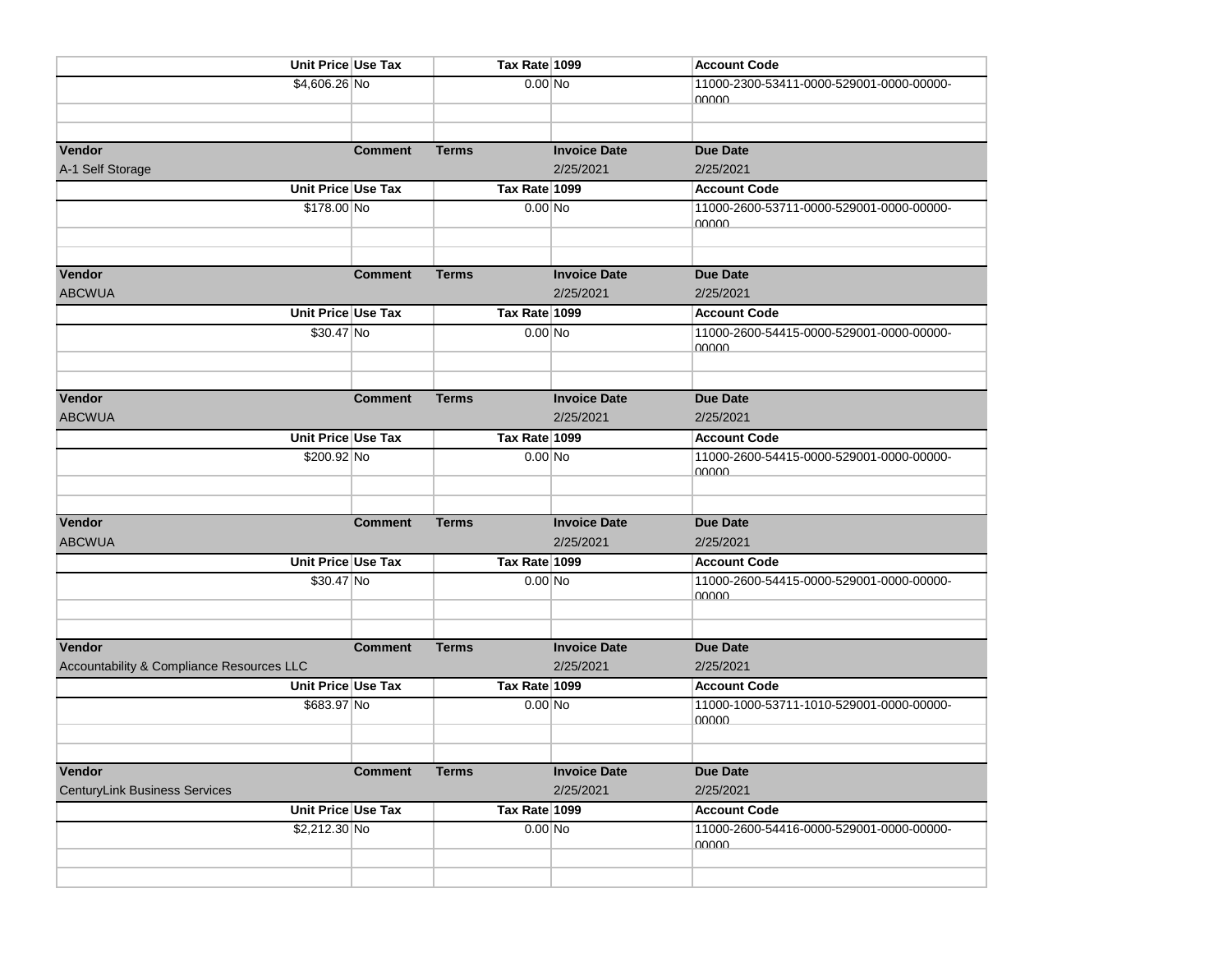| <b>Date Paid</b>                                 | <b>Cancelled Date</b> |                   |
|--------------------------------------------------|-----------------------|-------------------|
| 2/4/2021                                         |                       |                   |
| <b>Acct Code Desc</b>                            | <b>Amt Allocated</b>  | <b>Item Total</b> |
| Operational-Maintenance & Repair - Buildings And | \$1,618.13            | \$1,618.13        |
| Grounds                                          |                       | \$1,618.13        |
|                                                  |                       |                   |
| <b>Date Paid</b>                                 | <b>Cancelled Date</b> |                   |
| 2/4/2021                                         |                       |                   |
| <b>Acct Code Desc</b>                            | <b>Amt Allocated</b>  | <b>Item Total</b> |
| Operational-Electricity                          | \$42.08               | \$42.08           |
|                                                  |                       | \$42.08           |
|                                                  |                       |                   |
| <b>Date Paid</b>                                 | <b>Cancelled Date</b> |                   |
| 2/4/2021                                         |                       |                   |
| <b>Acct Code Desc</b>                            | <b>Amt Allocated</b>  | <b>Item Total</b> |
| <b>Operational-Communication Services</b>        | \$59.68               | \$59.68           |
|                                                  |                       | \$59.68           |
|                                                  |                       |                   |
| <b>Date Paid</b>                                 | <b>Cancelled Date</b> |                   |
| 2/4/2021                                         |                       |                   |
| <b>Acct Code Desc</b>                            | <b>Amt Allocated</b>  | <b>Item Total</b> |
| Operational-Natural Gas (Buildings)              | \$160.81              | \$160.81          |
|                                                  |                       | \$160.81          |
| <b>Date Paid</b>                                 | <b>Cancelled Date</b> |                   |
| 2/4/2021                                         |                       |                   |
| <b>Acct Code Desc</b>                            | Amt Allocated         | <b>Item Total</b> |
| Operational-Water/Sewage                         | \$204.88              | \$204.88          |
|                                                  |                       | \$204.88          |
|                                                  |                       |                   |
| <b>Date Paid</b>                                 | <b>Cancelled Date</b> |                   |
| 2/4/2021                                         |                       |                   |
| <b>Acct Code Desc</b>                            | <b>Amt Allocated</b>  | <b>Item Total</b> |
| Operational-Other Charges                        | \$683.97              | \$683.97          |
|                                                  |                       | \$683.97          |
|                                                  |                       |                   |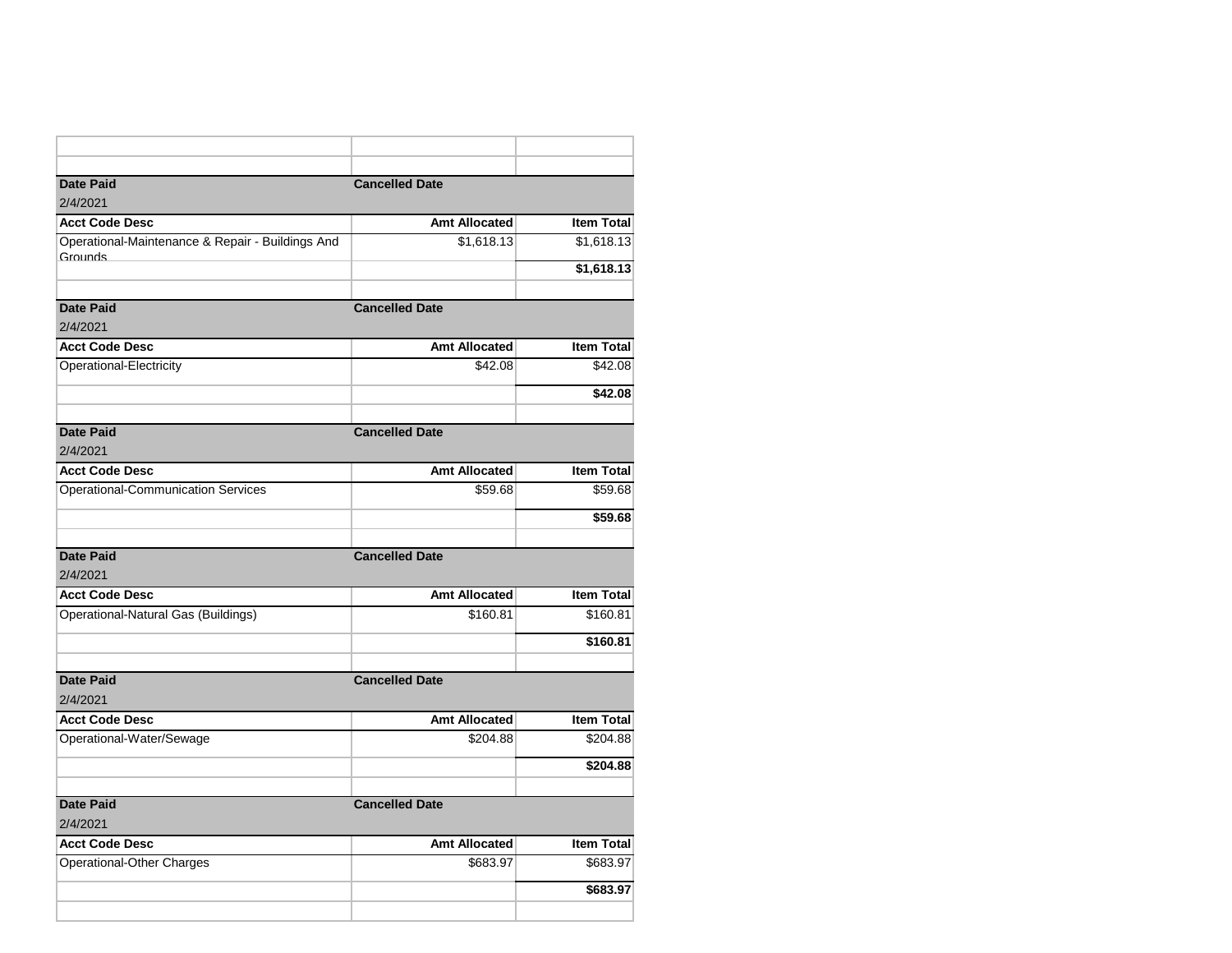| <b>Date Paid</b>                                 | <b>Cancelled Date</b> |                   |
|--------------------------------------------------|-----------------------|-------------------|
| 2/4/2021                                         |                       |                   |
| <b>Acct Code Desc</b>                            | <b>Amt Allocated</b>  | <b>Item Total</b> |
| Operational-Occupational Therapists - Contracted | \$1,048.00            | \$1,048.00        |
| Operational-Therapists - Contracted              | \$176.85              | \$176.85          |
|                                                  |                       | \$1,224.85        |
| <b>Date Paid</b>                                 | <b>Cancelled Date</b> |                   |
| 2/4/2021                                         |                       |                   |
| <b>Acct Code Desc</b>                            | <b>Amt Allocated</b>  | Item Total        |
| Operational-Other Charges                        | \$539.38              | \$539.38          |
|                                                  |                       | \$539.38          |
|                                                  |                       |                   |
| <b>Date Paid</b><br>2/4/2021                     | <b>Cancelled Date</b> |                   |
| <b>Acct Code Desc</b>                            | <b>Amt Allocated</b>  | <b>Item Total</b> |
| Capital-Supply Assets (\$5,000 or Less)          | \$16,478.00           | \$16,478.00       |
|                                                  |                       |                   |
|                                                  |                       | \$16,478.00       |
| <b>Date Paid</b>                                 | <b>Cancelled Date</b> |                   |
| 2/4/2021                                         |                       |                   |
| <b>Acct Code Desc</b>                            | <b>Amt Allocated</b>  | Item Total        |
| Operational-General Supplies and Materials       | \$309.50              | \$309.50          |
|                                                  |                       | \$309.50          |
|                                                  |                       |                   |
| <b>Date Paid</b>                                 | <b>Cancelled Date</b> |                   |
| 2/4/2021                                         |                       |                   |
| <b>Acct Code Desc</b>                            | <b>Amt Allocated</b>  | <b>Item Total</b> |
| Operational-Legal                                | \$81.33               | \$81.33           |
|                                                  |                       | \$81.33           |
| <b>Date Paid</b>                                 | <b>Cancelled Date</b> |                   |
| 2/4/2021                                         |                       |                   |
| <b>Acct Code Desc</b>                            | Amt Allocated         | Item Total        |
| <b>Operational-Other Charges</b>                 | \$1,847.20            | \$1,847.20        |
|                                                  |                       | \$1,847.20        |
|                                                  |                       |                   |
| <b>Date Paid</b>                                 | <b>Cancelled Date</b> |                   |
| 2/11/2021                                        |                       |                   |
| <b>Acct Code Desc</b>                            | <b>Amt Allocated</b>  | Item Total        |
| Capital-Supply Assets (\$5,000 or Less)          | \$7,200.00            | \$7,200.00        |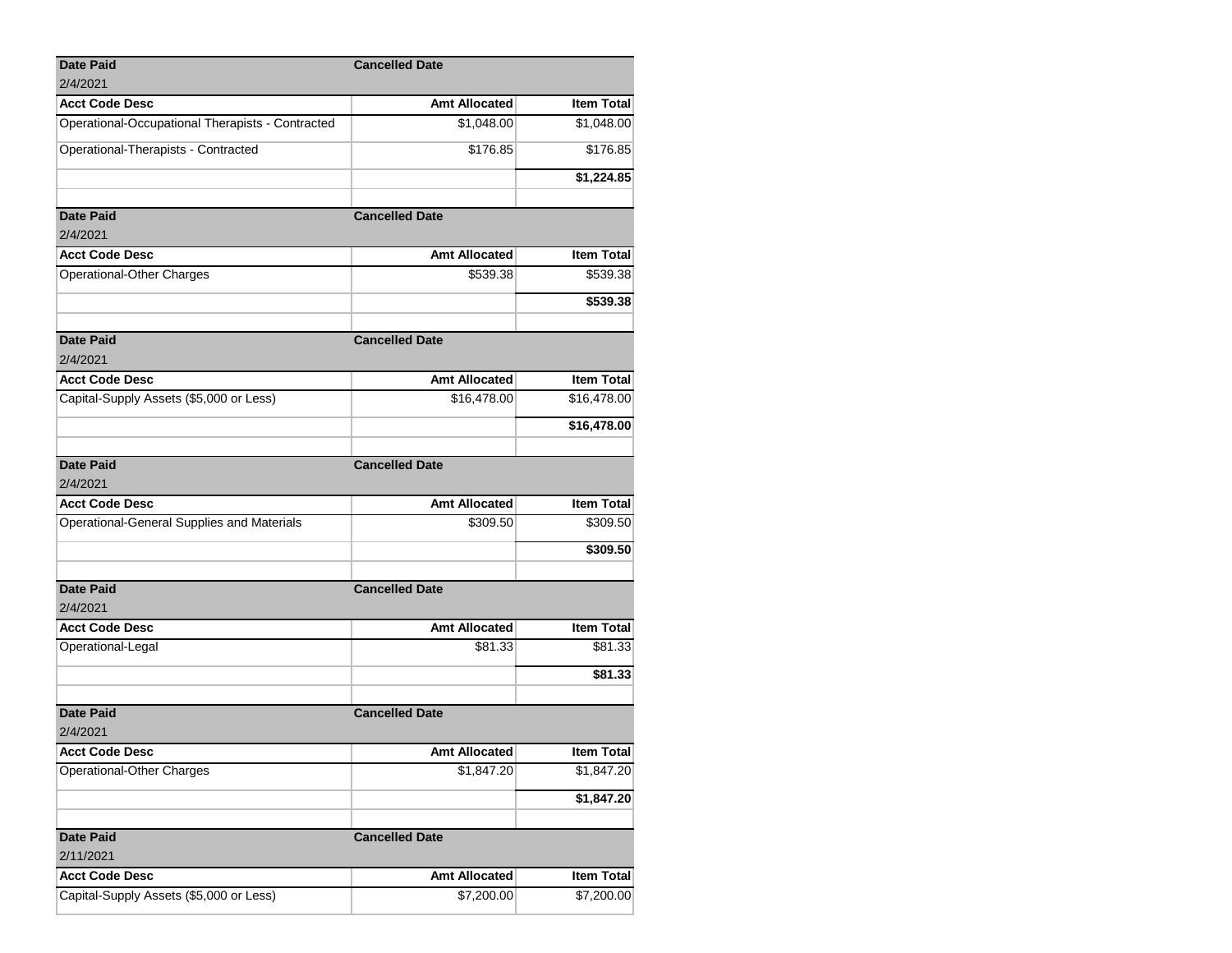|                                                  |                       | \$7,200.00        |
|--------------------------------------------------|-----------------------|-------------------|
| <b>Date Paid</b><br>2/11/2021                    | <b>Cancelled Date</b> |                   |
| <b>Acct Code Desc</b>                            | <b>Amt Allocated</b>  | <b>Item Total</b> |
| Operational-Other Charges                        | \$747.42              | \$747.42          |
| Non-Instructional Support-Other Charges          | \$0.00                | \$0.00            |
|                                                  |                       | \$747.42          |
| <b>Date Paid</b>                                 | <b>Cancelled Date</b> |                   |
| 2/11/2021                                        |                       |                   |
| <b>Acct Code Desc</b>                            | <b>Amt Allocated</b>  | Item Total        |
| Operational-Occupational Therapists - Contracted | \$1,048.00            | \$1,048.00        |
| Operational-Therapists - Contracted              | \$65.50               | \$65.50           |
|                                                  |                       | \$1,113.50        |
| <b>Date Paid</b>                                 | <b>Cancelled Date</b> |                   |
| 2/11/2021                                        |                       |                   |
| <b>Acct Code Desc</b>                            | <b>Amt Allocated</b>  | <b>Item Total</b> |
| Operational-Speech Therapists - Contracted       | \$0.00                | \$0.00            |
| Operational-Diagnosticians - Contracted          | \$1,699.03            | \$1,699.03        |
| Operational-Occupational Therapists - Contracted | \$0.00                | \$0.00            |
|                                                  |                       | \$1,699.03        |
| <b>Date Paid</b><br>2/11/2021                    | <b>Cancelled Date</b> |                   |
| <b>Acct Code Desc</b>                            | <b>Amt Allocated</b>  | <b>Item Total</b> |
| Operational-Speech Therapists - Contracted       | \$4,228.70            | \$4,228.70        |
| Operational-Diagnosticians - Contracted          | \$0.00                | \$0.00            |
| Operational-Occupational Therapists - Contracted | \$0.00                | \$0.00            |
|                                                  |                       | \$4,228.70        |
| <b>Date Paid</b><br>2/11/2021                    | <b>Cancelled Date</b> |                   |
| <b>Acct Code Desc</b>                            | <b>Amt Allocated</b>  | <b>Item Total</b> |
| Operational-Other Charges                        | \$237.31              | \$237.31          |
|                                                  |                       | \$237.31          |
| <b>Date Paid</b>                                 | <b>Cancelled Date</b> |                   |
| 2/11/2021                                        |                       |                   |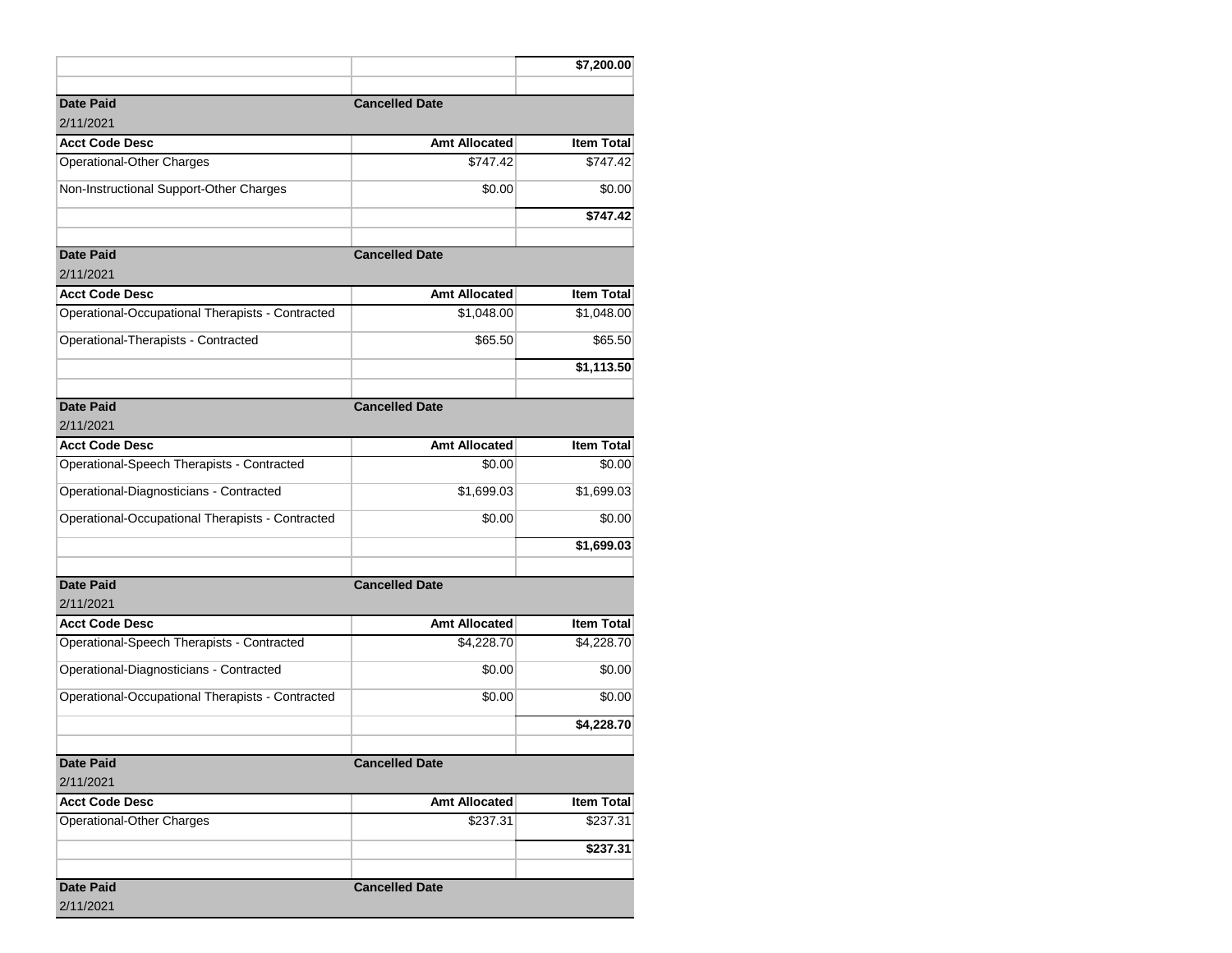| <b>Operational-Communication Services</b><br>\$109.77<br>\$109.77<br>\$109.77<br><b>Date Paid</b><br><b>Cancelled Date</b><br>2/11/2021<br><b>Acct Code Desc</b><br><b>Amt Allocated</b><br><b>Item Total</b><br>Operational-Other Charges<br>\$591.56<br>\$591.56<br>\$591.56<br><b>Date Paid</b><br><b>Cancelled Date</b><br>2/17/2021<br><b>Amt Allocated</b><br><b>Item Total</b><br><b>Acct Code Desc</b><br>Operational-Renting Land and Buildings<br>\$31,977.00<br>Public School Capital Outlay-Renting Land and<br>\$57,222.00<br>\$25,245.00<br><b>Ruildings</b><br>\$57,222.00<br><b>Date Paid</b><br><b>Cancelled Date</b><br>2/18/2021<br><b>Acct Code Desc</b><br><b>Amt Allocated</b><br><b>Item Total</b><br>Operational-Water/Sewage<br>\$177.17<br>\$177.17<br>\$177.17<br><b>Date Paid</b><br><b>Cancelled Date</b> |
|----------------------------------------------------------------------------------------------------------------------------------------------------------------------------------------------------------------------------------------------------------------------------------------------------------------------------------------------------------------------------------------------------------------------------------------------------------------------------------------------------------------------------------------------------------------------------------------------------------------------------------------------------------------------------------------------------------------------------------------------------------------------------------------------------------------------------------------|
|                                                                                                                                                                                                                                                                                                                                                                                                                                                                                                                                                                                                                                                                                                                                                                                                                                        |
|                                                                                                                                                                                                                                                                                                                                                                                                                                                                                                                                                                                                                                                                                                                                                                                                                                        |
|                                                                                                                                                                                                                                                                                                                                                                                                                                                                                                                                                                                                                                                                                                                                                                                                                                        |
|                                                                                                                                                                                                                                                                                                                                                                                                                                                                                                                                                                                                                                                                                                                                                                                                                                        |
|                                                                                                                                                                                                                                                                                                                                                                                                                                                                                                                                                                                                                                                                                                                                                                                                                                        |
|                                                                                                                                                                                                                                                                                                                                                                                                                                                                                                                                                                                                                                                                                                                                                                                                                                        |
|                                                                                                                                                                                                                                                                                                                                                                                                                                                                                                                                                                                                                                                                                                                                                                                                                                        |
|                                                                                                                                                                                                                                                                                                                                                                                                                                                                                                                                                                                                                                                                                                                                                                                                                                        |
|                                                                                                                                                                                                                                                                                                                                                                                                                                                                                                                                                                                                                                                                                                                                                                                                                                        |
|                                                                                                                                                                                                                                                                                                                                                                                                                                                                                                                                                                                                                                                                                                                                                                                                                                        |
|                                                                                                                                                                                                                                                                                                                                                                                                                                                                                                                                                                                                                                                                                                                                                                                                                                        |
|                                                                                                                                                                                                                                                                                                                                                                                                                                                                                                                                                                                                                                                                                                                                                                                                                                        |
|                                                                                                                                                                                                                                                                                                                                                                                                                                                                                                                                                                                                                                                                                                                                                                                                                                        |
|                                                                                                                                                                                                                                                                                                                                                                                                                                                                                                                                                                                                                                                                                                                                                                                                                                        |
|                                                                                                                                                                                                                                                                                                                                                                                                                                                                                                                                                                                                                                                                                                                                                                                                                                        |
|                                                                                                                                                                                                                                                                                                                                                                                                                                                                                                                                                                                                                                                                                                                                                                                                                                        |
|                                                                                                                                                                                                                                                                                                                                                                                                                                                                                                                                                                                                                                                                                                                                                                                                                                        |
|                                                                                                                                                                                                                                                                                                                                                                                                                                                                                                                                                                                                                                                                                                                                                                                                                                        |
|                                                                                                                                                                                                                                                                                                                                                                                                                                                                                                                                                                                                                                                                                                                                                                                                                                        |
|                                                                                                                                                                                                                                                                                                                                                                                                                                                                                                                                                                                                                                                                                                                                                                                                                                        |
|                                                                                                                                                                                                                                                                                                                                                                                                                                                                                                                                                                                                                                                                                                                                                                                                                                        |
|                                                                                                                                                                                                                                                                                                                                                                                                                                                                                                                                                                                                                                                                                                                                                                                                                                        |
|                                                                                                                                                                                                                                                                                                                                                                                                                                                                                                                                                                                                                                                                                                                                                                                                                                        |
| 2/18/2021                                                                                                                                                                                                                                                                                                                                                                                                                                                                                                                                                                                                                                                                                                                                                                                                                              |
| <b>Acct Code Desc</b><br><b>Amt Allocated</b><br><b>Item Total</b>                                                                                                                                                                                                                                                                                                                                                                                                                                                                                                                                                                                                                                                                                                                                                                     |
| \$743.08<br>Operational-Other Charges<br>\$743.08                                                                                                                                                                                                                                                                                                                                                                                                                                                                                                                                                                                                                                                                                                                                                                                      |
| Non-Instructional Support-Other Charges<br>\$0.00<br>\$0.00                                                                                                                                                                                                                                                                                                                                                                                                                                                                                                                                                                                                                                                                                                                                                                            |
|                                                                                                                                                                                                                                                                                                                                                                                                                                                                                                                                                                                                                                                                                                                                                                                                                                        |
| \$743.08                                                                                                                                                                                                                                                                                                                                                                                                                                                                                                                                                                                                                                                                                                                                                                                                                               |
| <b>Date Paid</b><br><b>Cancelled Date</b>                                                                                                                                                                                                                                                                                                                                                                                                                                                                                                                                                                                                                                                                                                                                                                                              |
| 2/18/2021                                                                                                                                                                                                                                                                                                                                                                                                                                                                                                                                                                                                                                                                                                                                                                                                                              |
| <b>Item Total</b><br><b>Acct Code Desc</b><br><b>Amt Allocated</b>                                                                                                                                                                                                                                                                                                                                                                                                                                                                                                                                                                                                                                                                                                                                                                     |
| \$342.30<br><b>Operational-Communication Services</b><br>\$342.30                                                                                                                                                                                                                                                                                                                                                                                                                                                                                                                                                                                                                                                                                                                                                                      |
|                                                                                                                                                                                                                                                                                                                                                                                                                                                                                                                                                                                                                                                                                                                                                                                                                                        |
| \$342.30                                                                                                                                                                                                                                                                                                                                                                                                                                                                                                                                                                                                                                                                                                                                                                                                                               |
| <b>Date Paid</b><br><b>Cancelled Date</b>                                                                                                                                                                                                                                                                                                                                                                                                                                                                                                                                                                                                                                                                                                                                                                                              |
| 2/18/2021                                                                                                                                                                                                                                                                                                                                                                                                                                                                                                                                                                                                                                                                                                                                                                                                                              |
| Item Total<br><b>Acct Code Desc</b><br><b>Amt Allocated</b>                                                                                                                                                                                                                                                                                                                                                                                                                                                                                                                                                                                                                                                                                                                                                                            |
| Operational-Maintenance & Repair - Buildings And<br>\$560.95<br>\$560.95                                                                                                                                                                                                                                                                                                                                                                                                                                                                                                                                                                                                                                                                                                                                                               |
| Grounds<br>\$560.95                                                                                                                                                                                                                                                                                                                                                                                                                                                                                                                                                                                                                                                                                                                                                                                                                    |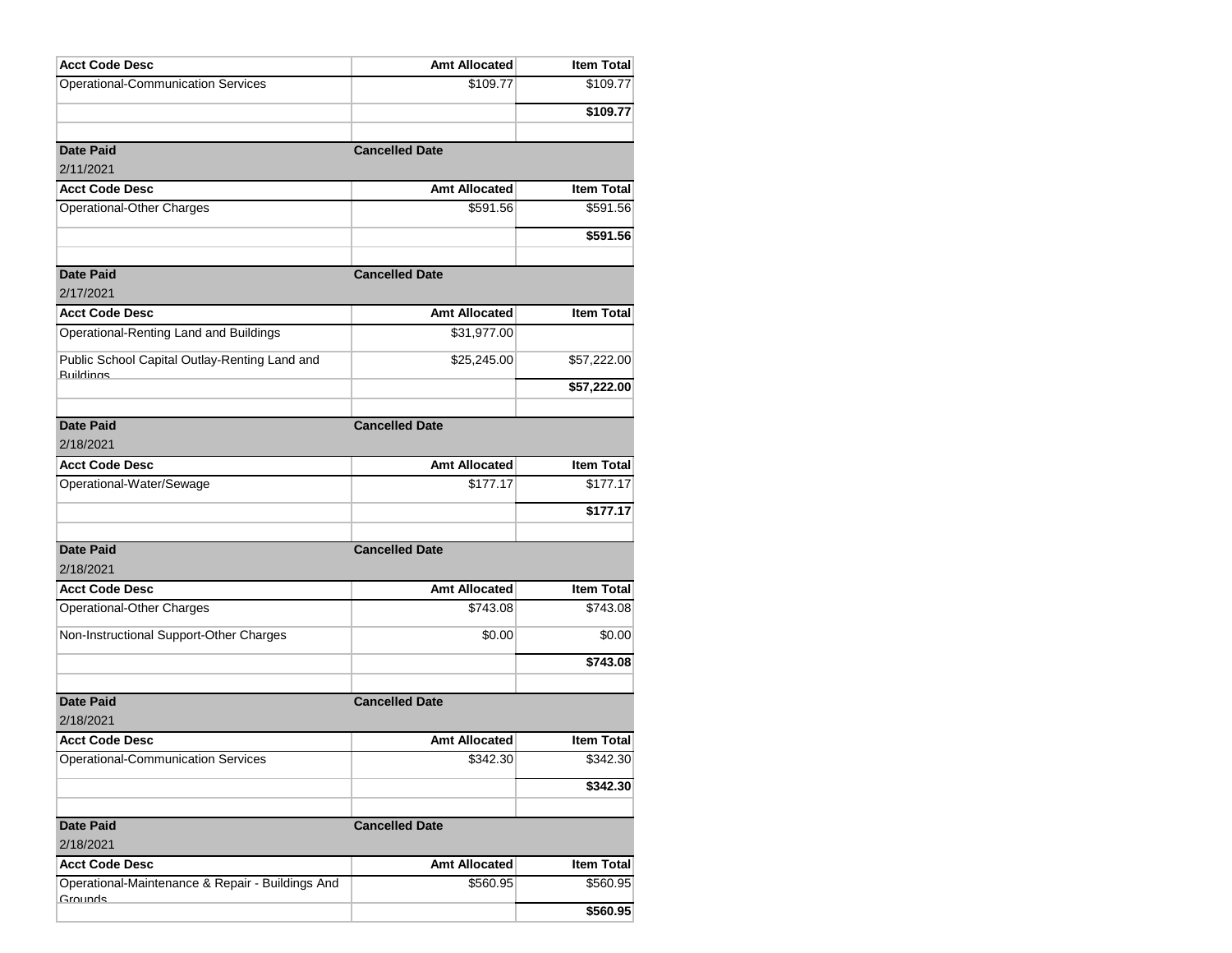| <b>Date Paid</b>                                 | <b>Cancelled Date</b> |                   |
|--------------------------------------------------|-----------------------|-------------------|
| 2/18/2021                                        |                       |                   |
| <b>Acct Code Desc</b>                            | Amt Allocated         | <b>Item Total</b> |
| Operational-Maintenance & Repair - Buildings And | \$1,349.52            | \$1,349.52        |
| Grounds                                          |                       | \$1,349.52        |
|                                                  |                       |                   |
| <b>Date Paid</b>                                 | <b>Cancelled Date</b> |                   |
| 2/18/2021                                        |                       |                   |
| <b>Acct Code Desc</b>                            | <b>Amt Allocated</b>  | <b>Item Total</b> |
| Operational-Natural Gas (Buildings)              | \$368.88              | \$368.88          |
|                                                  |                       | \$368.88          |
| <b>Date Paid</b>                                 | <b>Cancelled Date</b> |                   |
| 2/18/2021                                        |                       |                   |
| <b>Acct Code Desc</b>                            | Amt Allocated         | <b>Item Total</b> |
| Operational-Electricity                          | \$1,646.27            | \$1,646.27        |
|                                                  |                       | \$1,646.27        |
|                                                  |                       |                   |
| <b>Date Paid</b>                                 | <b>Cancelled Date</b> |                   |
| 2/18/2021                                        |                       |                   |
| <b>Acct Code Desc</b>                            | <b>Amt Allocated</b>  | <b>Item Total</b> |
| Operational-Other Charges                        | \$95.36               | \$95.36           |
|                                                  |                       | \$95.36           |
| <b>Date Paid</b>                                 | <b>Cancelled Date</b> |                   |
| 2/18/2021                                        |                       |                   |
| <b>Acct Code Desc</b>                            | <b>Amt Allocated</b>  | <b>Item Total</b> |
| Operational-Other Charges                        | \$300.00              | \$300.00          |
| Non-Instructional Support-Other Charges          | \$0.00                | \$0.00            |
|                                                  |                       | \$300.00          |
|                                                  |                       |                   |
| <b>Date Paid</b>                                 | <b>Cancelled Date</b> |                   |
| 2/18/2021                                        |                       |                   |
| <b>Acct Code Desc</b>                            | Amt Allocated         | <b>Item Total</b> |
| Operational-Other Charges                        | \$300.00              | \$300.00          |
| Non-Instructional Support-Other Charges          | \$0.00                | \$0.00            |
|                                                  |                       | \$300.00          |
| <b>Date Paid</b>                                 | <b>Cancelled Date</b> |                   |
| 2/19/2021                                        |                       |                   |